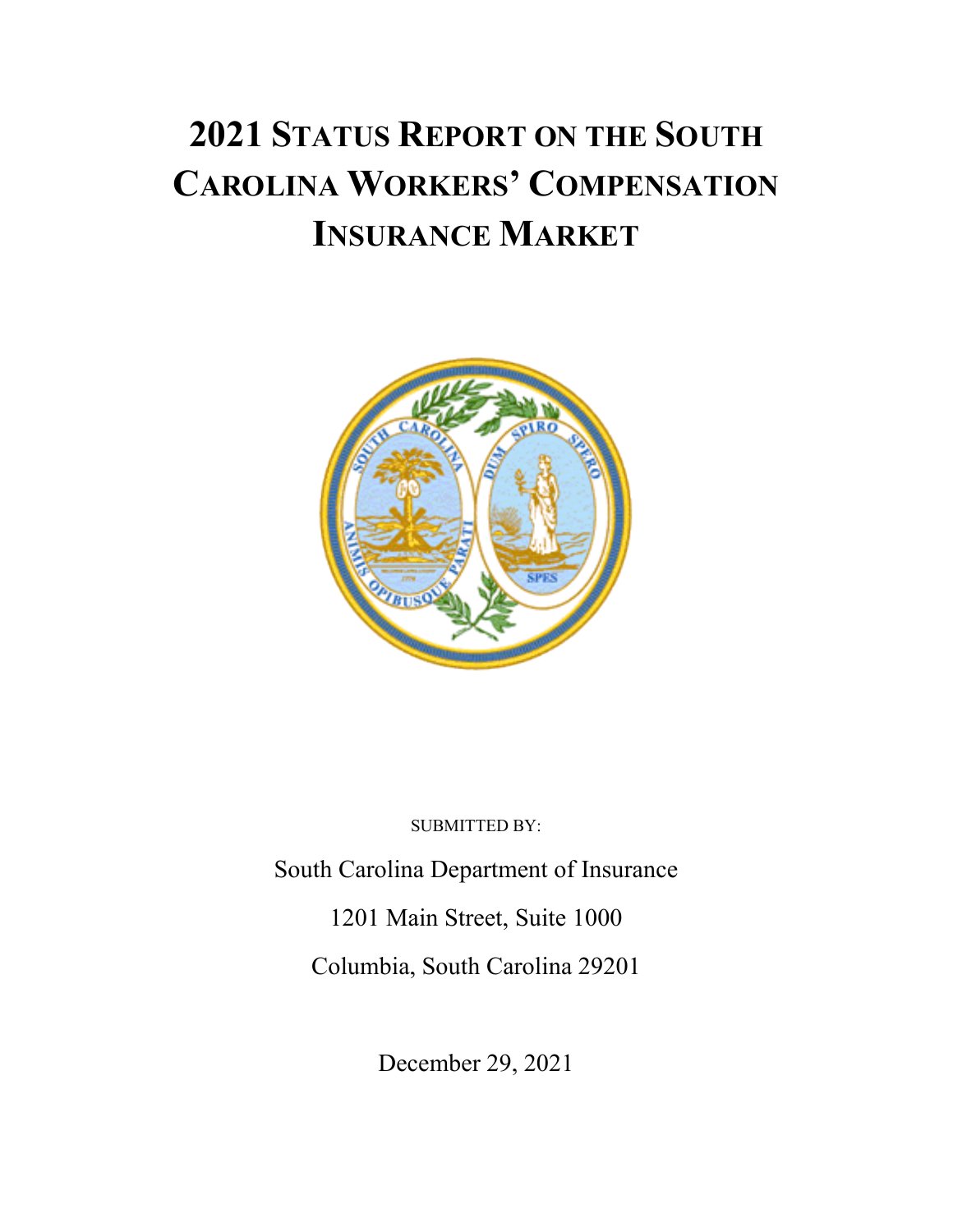## **Table of Contents**

| <b>I.</b> | <b>Report Scope and Methodology</b> | 3                       |
|-----------|-------------------------------------|-------------------------|
|           | <b>II.</b> Report Limitations       | $\overline{\mathbf{4}}$ |
|           | <b>III.</b> Executive Summary       | 5                       |
|           | <b>IV.</b> Market Overview          | $\overline{\tau}$       |
|           | <b>V.</b> Ratemaking Process        | 17                      |
|           | <b>VII. Glossary</b>                | 23                      |

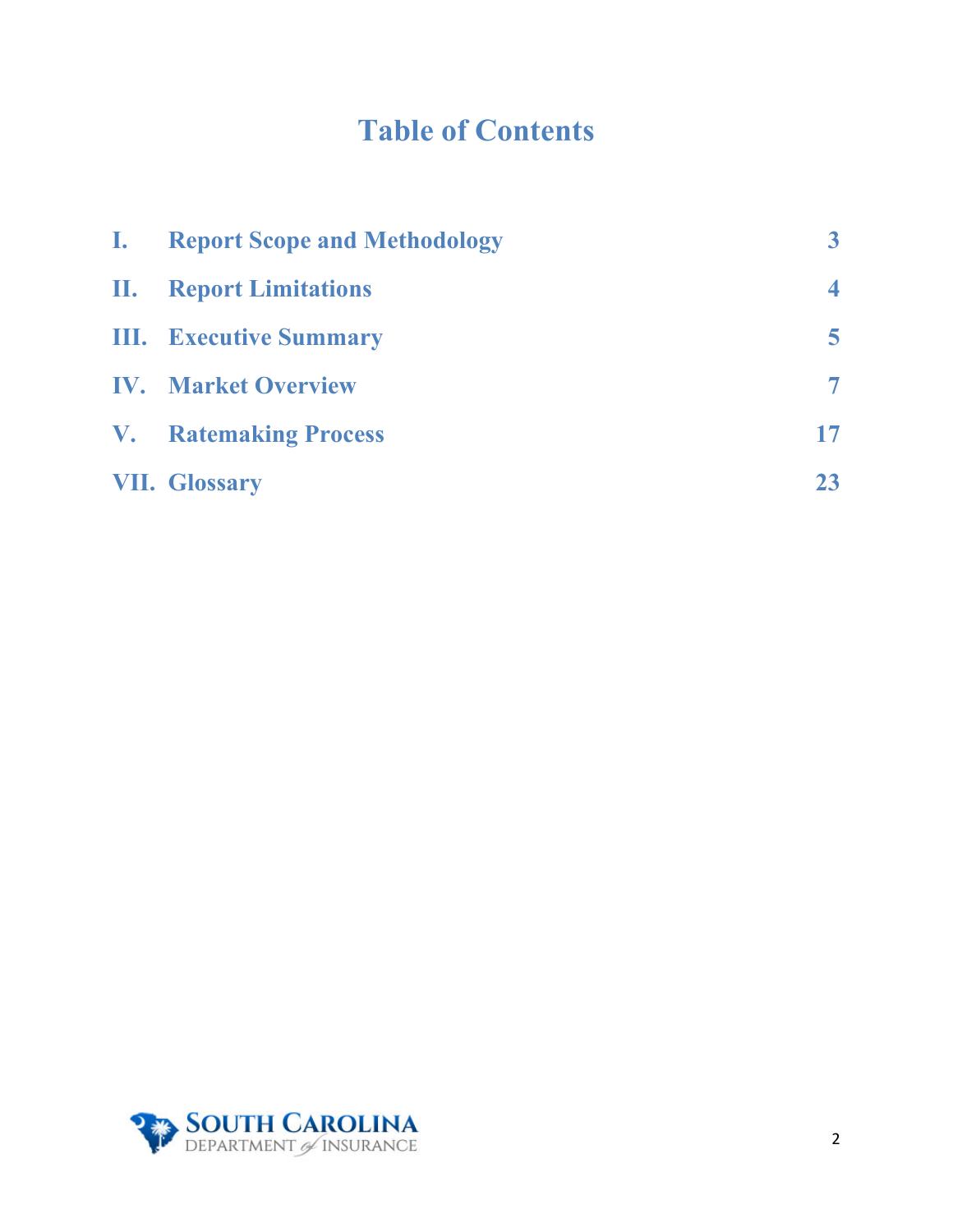## <span id="page-2-0"></span>**I. Report Scope and Methodology**

This report is submitted in accordance with § 38-73-526 of the South Carolina Code of Laws. It provides statistical information on the state of the workers' compensation market. It also addresses regulatory issues within the South Carolina workers' compensation insurance system, including the affordability and availability of workers' compensation insurance coverage. It is based upon data collected from insurers concerning: 1) the loss cost multiplier; 2) loss cost multiplier filings received subsequent to the enactments of 2007 S.C. Act No. 111 and 2016 S.C. Act No 213; and 3) detailed premium and exposure data compiled by the National Council on Compensation Insurance (NCCI) and the National Association of Insurance Commissioners (NAIC). Additionally, South Carolina Department of Insurance (SCDOI) staff reviewed various studies and reports on the South Carolina workers' compensation insurance system as well as other literature on issues and trends in the workers' compensation insurance industry.

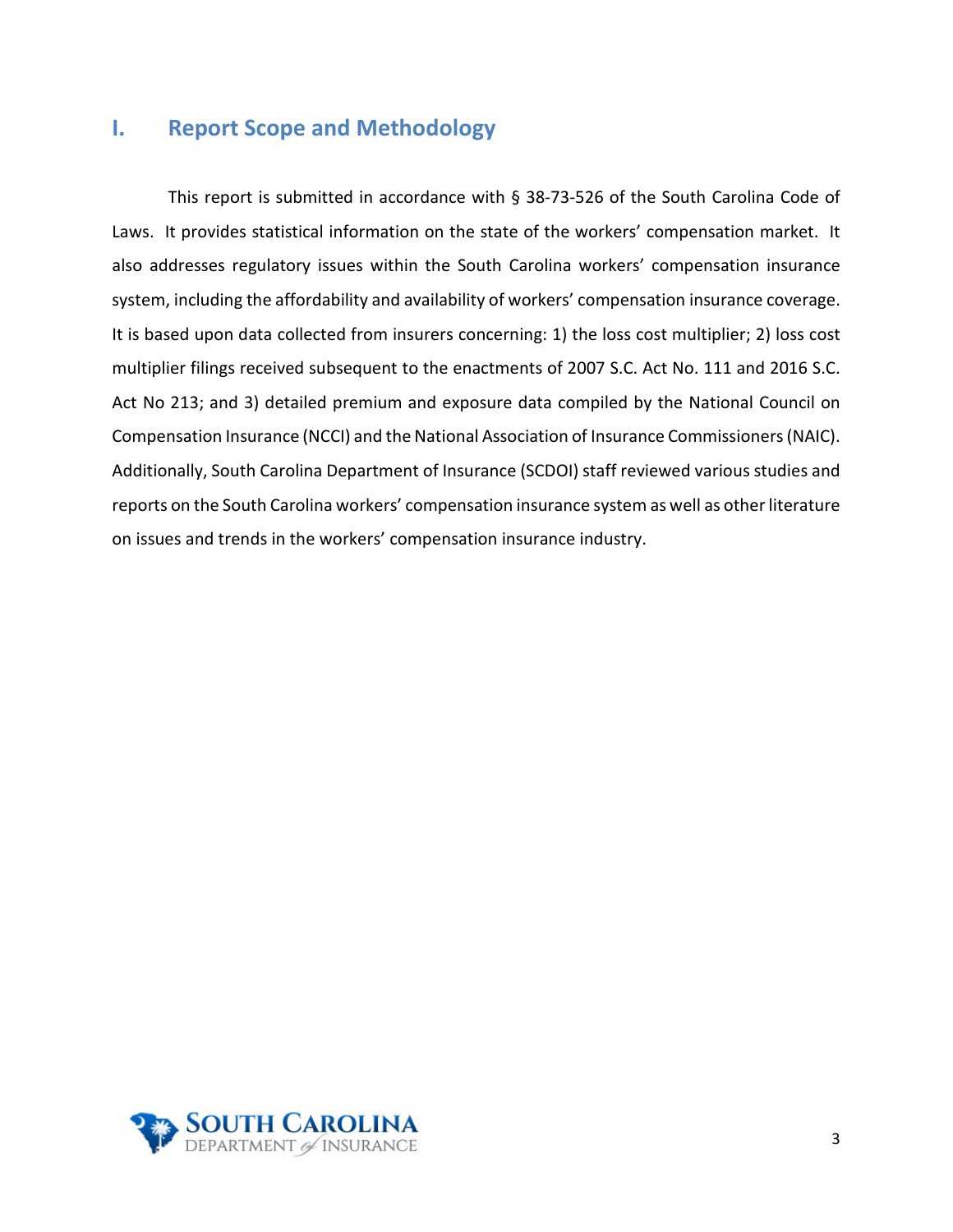## <span id="page-3-0"></span>**II. Report Limitations**

This report does not constitute an empirical study on regulatory issues affecting the South Carolina workers' compensation insurance system. It has been prepared from the best available information on workers' compensation insurance by sources considered experts in the field of insurance regulation and workers' compensation (see footnotes for identification of referenced sources). The data used in this report were compiled from a variety of sources. Consequently, those sources may have used different methods to collect and compile the data provided. The SCDOI relied upon the expertise of these sources. Therefore, no independent verification of the data or information from outside sources was performed by the SCDOI.

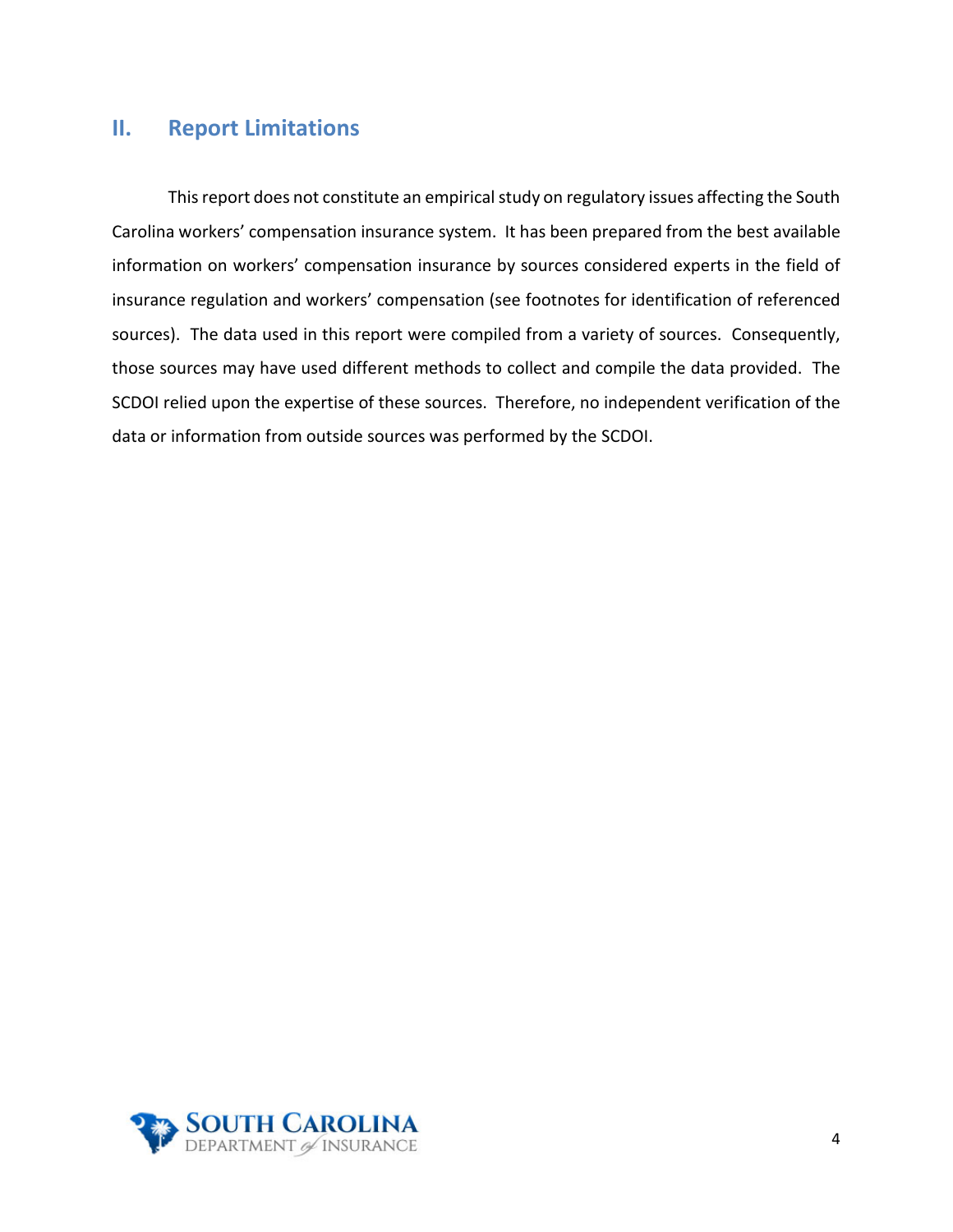## <span id="page-4-0"></span>**III. Executive Summary**

Workers' compensation insurance provides compensation for employeesthat are injured, made sick, or killed on the job. This coverage includes, for example, payment of the costs of medical treatment and lost wages. It also provides disability and death benefits. The workers' compensation system replaced the common law tort system and the negligence standard for workplace injuries and is the exclusive remedy for work-related injuries and deaths. The workers' compensation system is a no-fault system under which employers are held strictly liable for providing medical, death, disability and wage replacement benefits for injured or killed workers. In return, injured workers waive most of their rights to seek redress for their injuries and losses through the court system. Many believe that the system is an important influence on the economic development of the state—due to the impact that the cost of a state's workers' compensation system has upon the state's ability to attract and retain businesses.

Amid growing concerns about the increasing costs of workers' compensation insurance in the state, the South Carolina General Assembly revised many aspects of the workers' compensation laws in 2007 via 2007 S.C. Act No. 111. The primary goal of this reform effort was to stabilize the costs of South Carolina's workers' compensation system. In 2016, the South Carolina General Assembly passed S.C. Act No. 213 which amended Sections 38-73-525 and 38- 73-1210 of the South Carolina Code of Laws. The 2016 modifications made it a legal requirement that every insurer writing workers' compensation in South Carolina file to adopt the new loss costs within 60 days of the SCDOI's approval date of those loss costs and that the effective date of that adoption be within 120 days of the effective date of the approved NCCI loss costs. These changes were in response to concerns raised in the SCDOI's previous annual reports and noted in the Legislative Audit Council's 2009 report, which stated that the use of older, outdated loss costs was inappropriate.<sup>[1](#page-4-1)</sup>

<span id="page-4-1"></span><sup>1</sup> *A Review of the Department of Insurance*, South Carolina General Assembly Legislative Audit Council, June 2009.

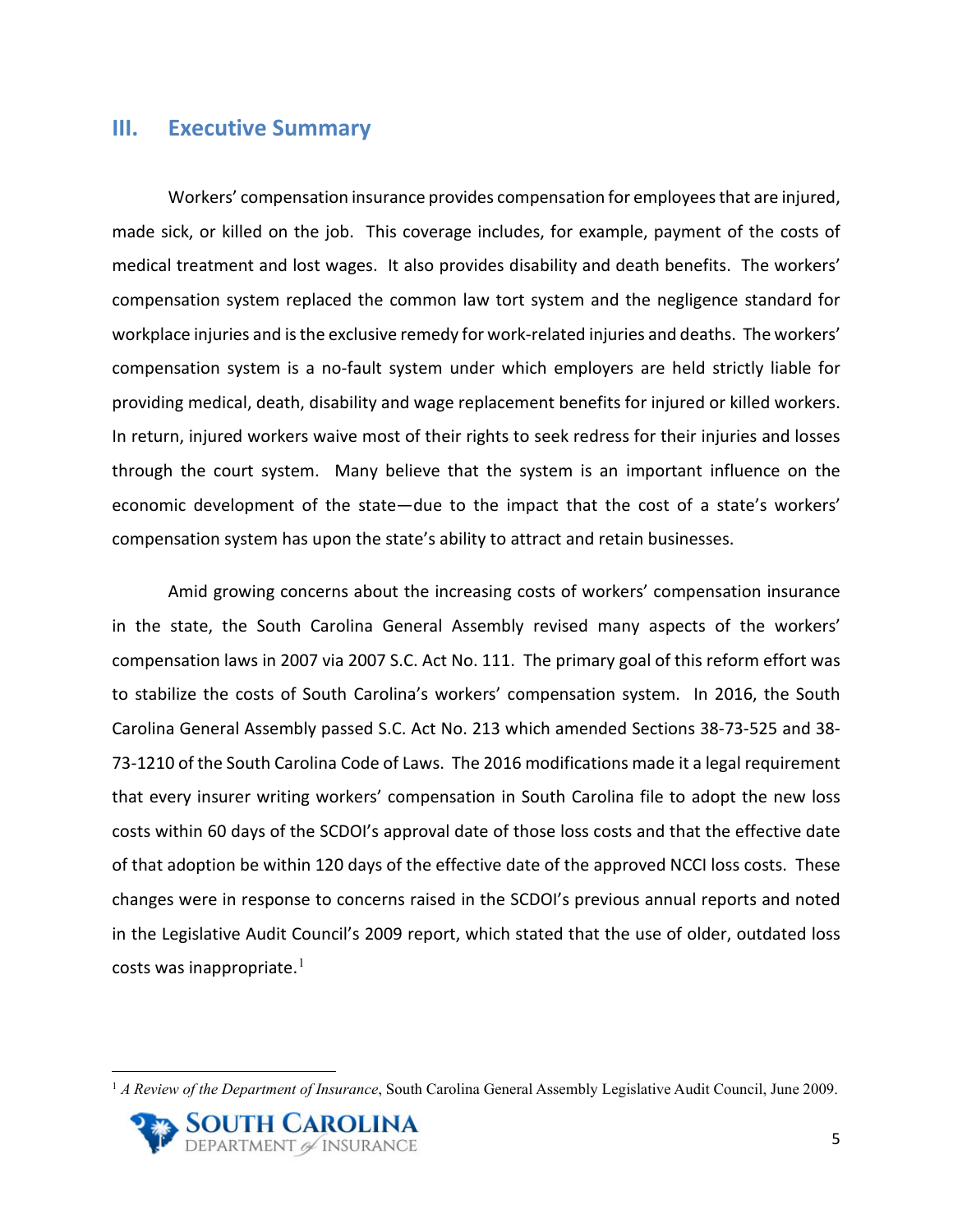Overall, the South Carolina workers' compensation insurance market appears to be stable. Insurers wrote \$779 million in direct voluntary market premiums in 2020, a decrease from the \$807 million written in 2019. The number of policies in the residual (involuntary) market increased each year from 2012 to 2017 before decreasing each year from 2018 to 2020.

The NCCI overall loss costs decreased each year from 2018 to 2021. A filing for an overall 9.8% decrease was approved by the SCDOI in December and will take effect February 1, 2022. The frequency of lost-time claims, a large component and driver of workers' compensation costs, has fallen in recent years.

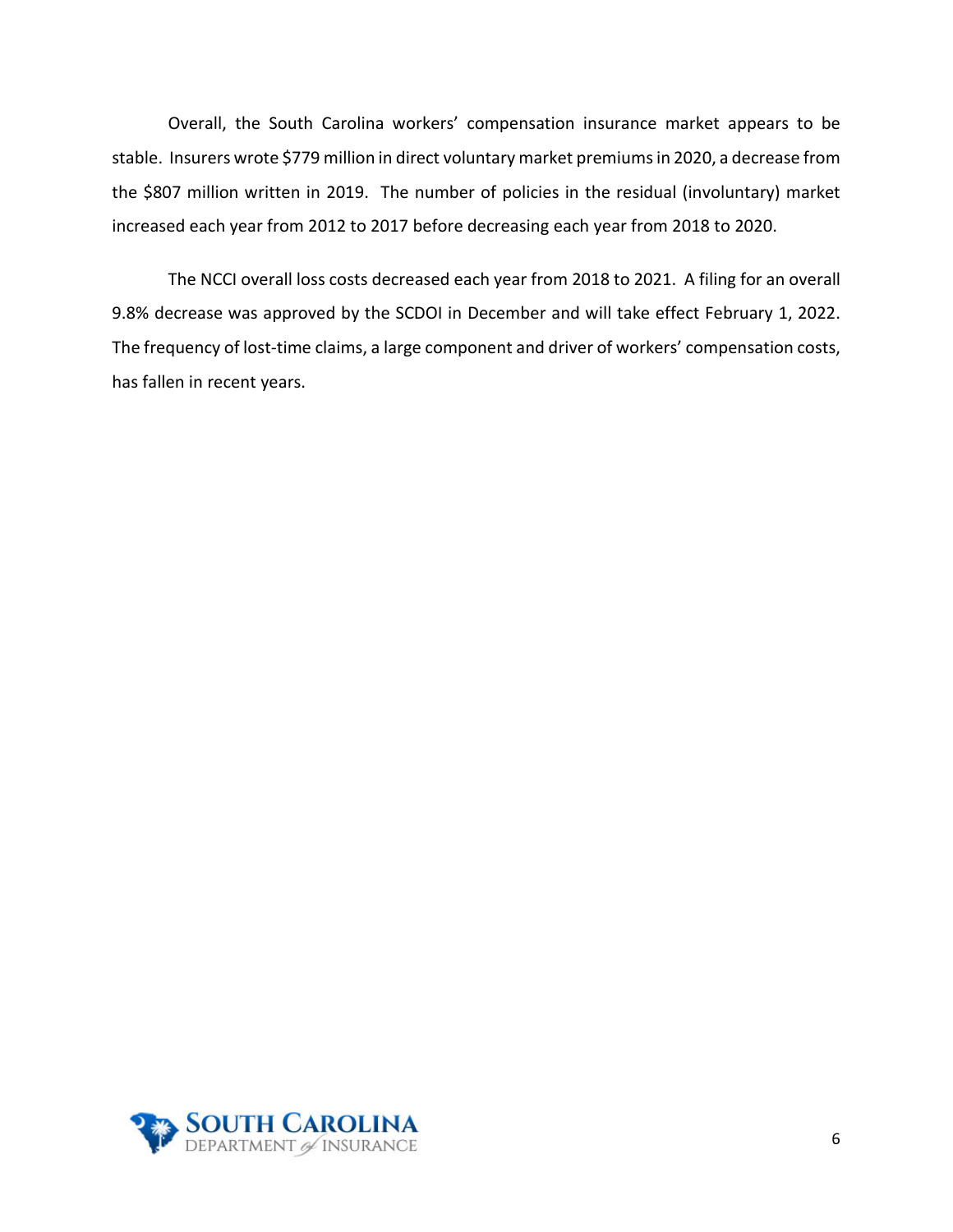## <span id="page-6-0"></span>**IV. Market Overview**

#### **A. Overview of the Workers' Compensation System**

Workers' compensation laws were enacted to benefit both injured workers and employers: workers receive partial—as well as prompt, predictable, and certain—compensation without regard to fault in exchange for relinquishing their right to sue their employers in tort for damages. As shown in Chart 4.1 below, the South Carolina Workers' Compensation Commission reports that insurance companies provide 70% of South Carolina's workers' compensation coverage. The remaining coverage is provided through group self-insured funds (such as the State Accident Fund) and individual self-insured employers. Both types of self-insureds share many of the same costs and expenses as an insurance company. Insurance company rates are the focus of this report, but differences will be noted, as appropriate.



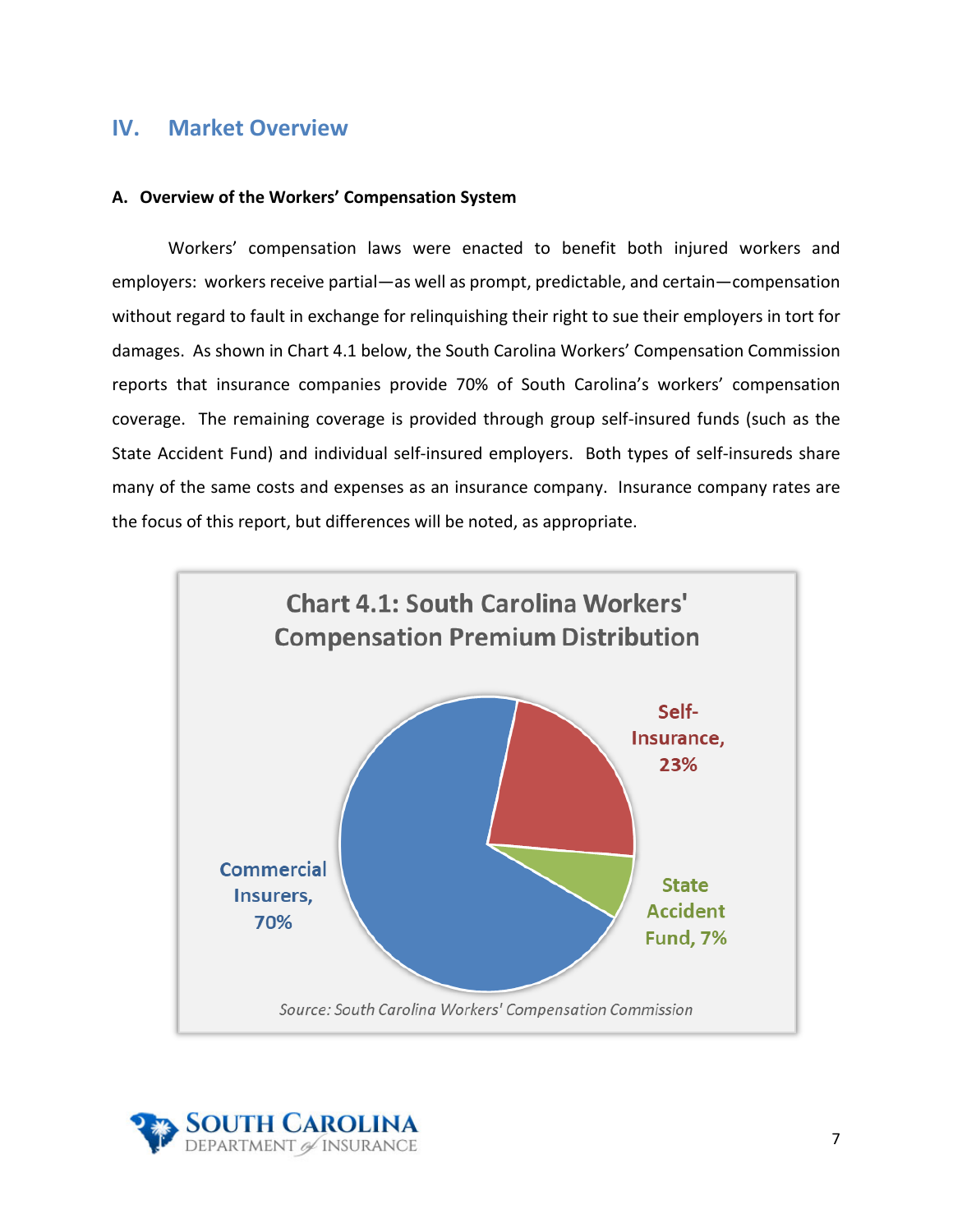#### **B. State of the South Carolina Workers' Compensation Insurance Market**

South Carolina is considered a compulsory state for workers' compensation insurance coverage. Employers with four or more employees are required to provide workers' compensation insurance coverage for their employees.<sup>[2](#page-7-0)</sup> Workers' compensation insurance coverage provided by insurance companies may be purchased in South Carolina in the voluntary market (private insurers) or through the residual market (the South Carolina Workers' Compensation Insurance Plan). Workers' compensation insurance direct written premiums totaled \$779 million in 2020 (including \$34 million in residual market premium), a decrease of \$28 million from 2019 as illustrated in Chart 4.2.



<span id="page-7-0"></span><sup>2</sup> S.C. Code Ann. § 42-1-360 (2002)

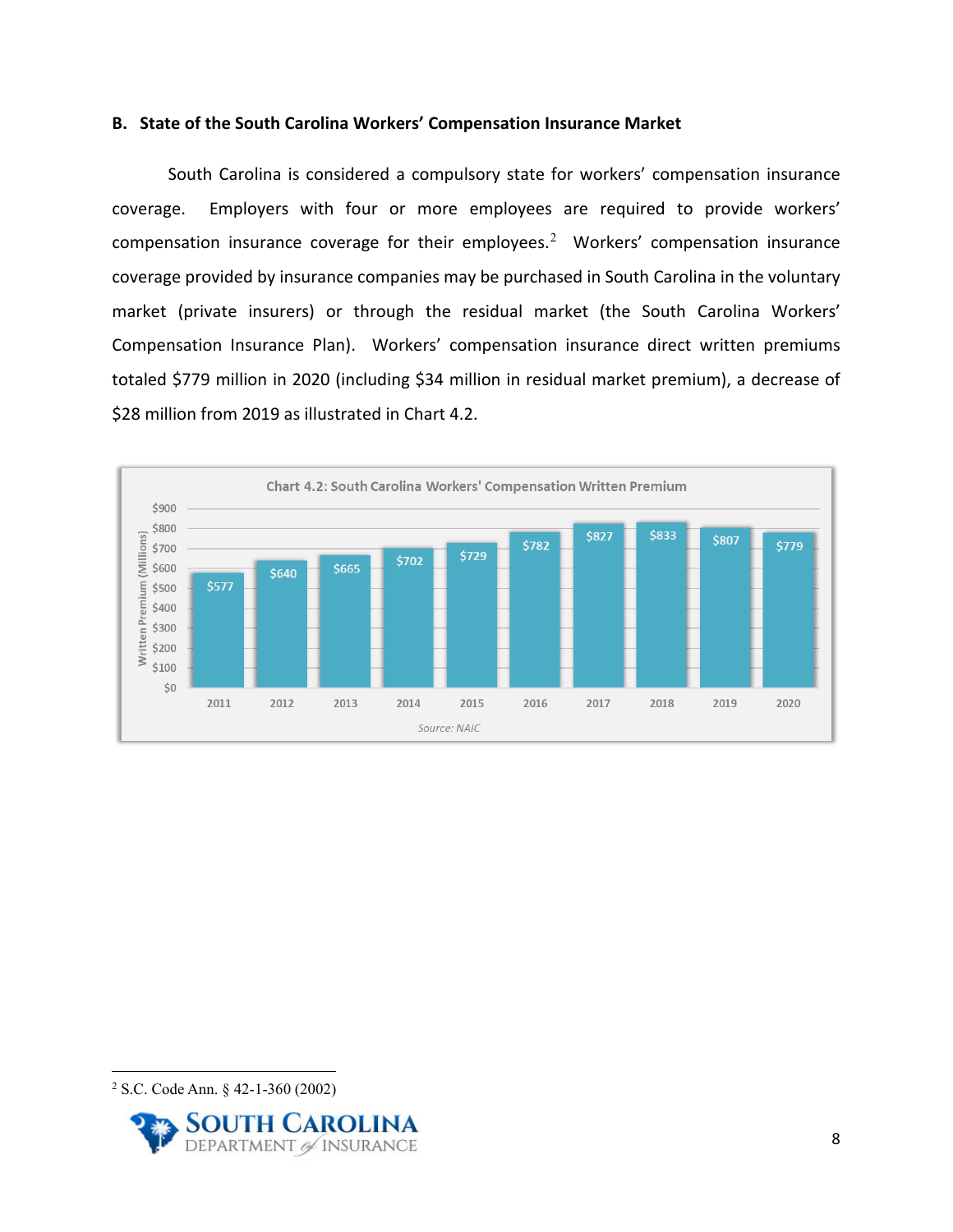#### **1. South Carolina's Voluntary Market**

#### **a. Availability**

Insurance availability is generally described in terms of insurer capacity and the supply of insurance products within the market. Availability is typically affected by the number and capacity of insurers writing in the market. There were 312 companies with positive written workers' compensation premium in 2020, down slightly from 313 in 2019. As shown in Table 4.1, South Carolina had a net gain of three insurance groups—compared to the average net gain of roughly two insurance groups for the NAIC Southeastern

| <b>NAIC Southeastern Zone</b> | Net Gain (Loss) of |  |
|-------------------------------|--------------------|--|
| <b>States</b>                 | <b>Insurers</b>    |  |
| Alabama                       |                    |  |
| Arkansas                      |                    |  |
| Florida                       |                    |  |
| Georgia                       | 2                  |  |
| Kentucky                      | 4                  |  |
| Louisiana                     | 5                  |  |
| Mississippi                   | 0                  |  |
| North Carolina                |                    |  |
| <b>South Carolina</b>         | 3                  |  |
| Tennessee                     | 8                  |  |
| Virginia                      | 2                  |  |
| West Virginia                 | 2                  |  |
| Southe as tern Average        | 2.3                |  |

#### **Table 4.1: Southeastern States Insurer Net Gain (Loss) from 2015 to 2019**

*Source: NAIC Competition Database Report*

Zone States during the 2015 to 2019 period.

Many workers' compensation carriers are members of insurance groups that write a significant amount of the overall premium in the marketplace. Chart 4.3 provides the percentage of market share for the top five workers' compensation insurer groups in South Carolina. The aggregate market share held by the top five insurer groups increased slightly from 40.3% in 2019 to 40.8% in 2020.

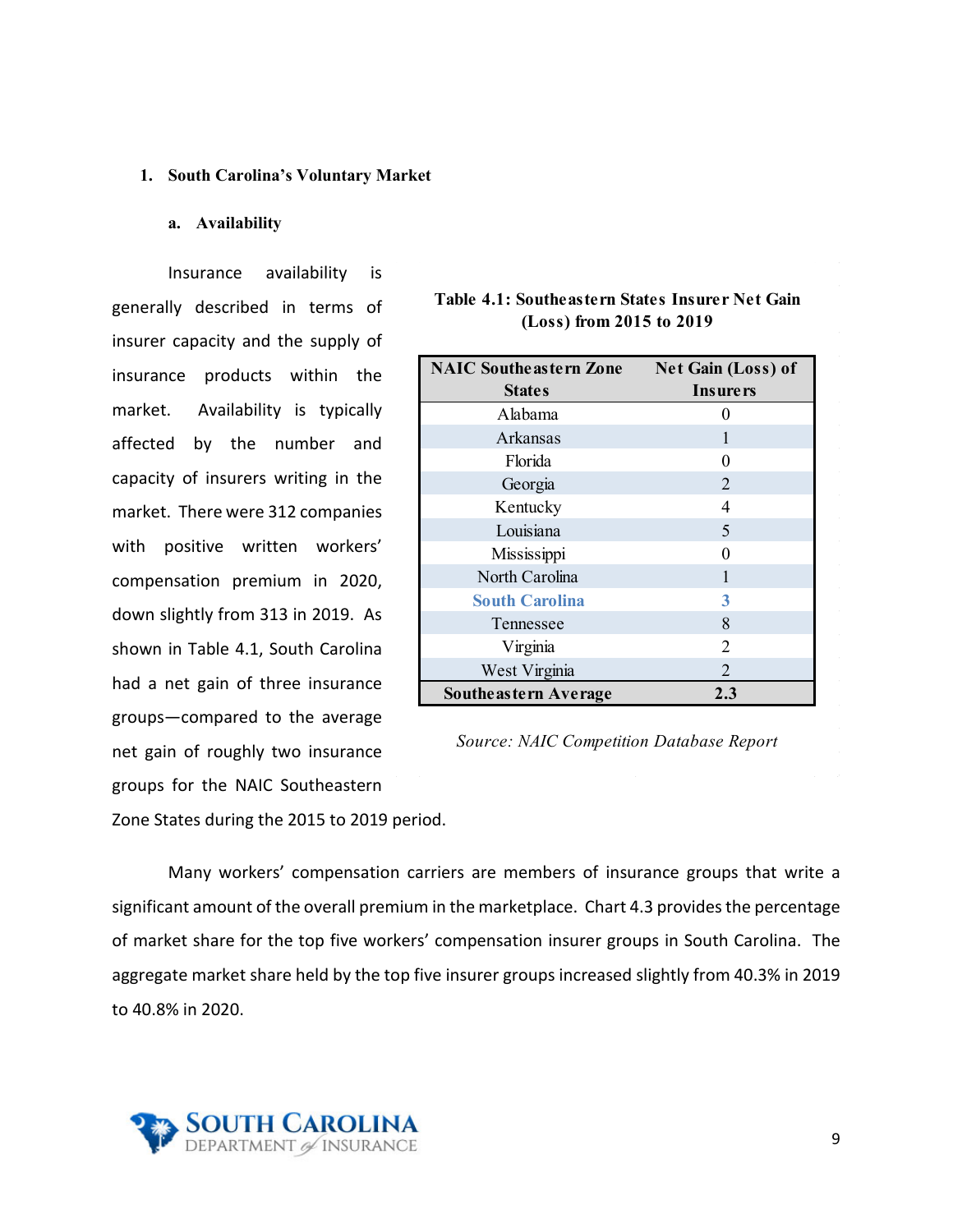

As shown in Chart 4.4, the vast majority of all workers' compensation insurance coverage written in South Carolina is through the voluntary market.



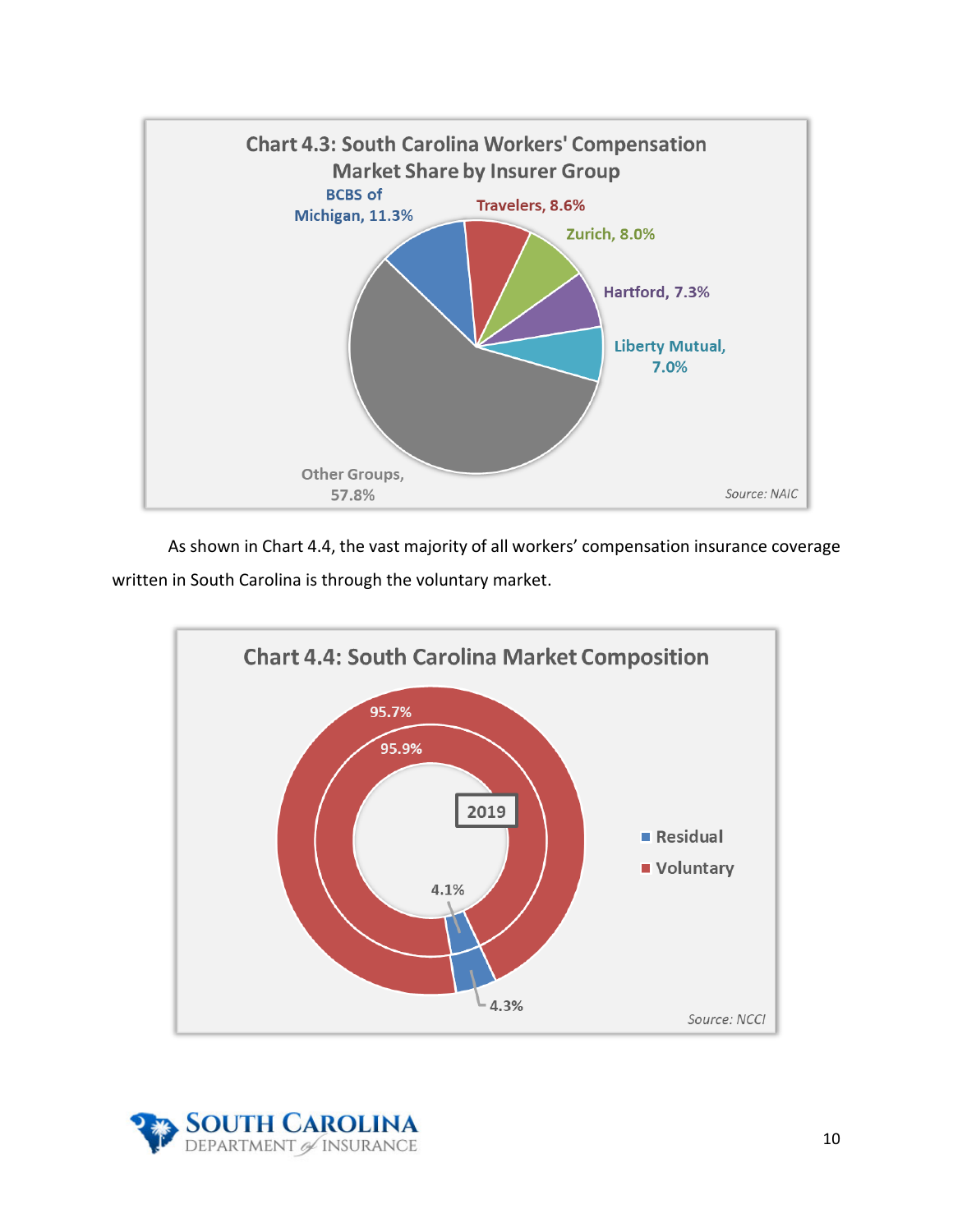As the foregoing indicates, workers' compensation insurance coverage is generally available for most South Carolina employers. However, small employers and those engaged in hazardous occupations have at times indicated that they have difficulty procuring insurance in the voluntary market. Additional information on South Carolina's residual market can be found in the Assigned Risk Market section of this report beginning on page 13.

#### **b. Affordability**

While workers' compensation coverage continues to be available in the voluntary market, the cost of that insurance is always an issue of concern. As shown in Chart 4.5, there were five loss cost decreases and four loss cost increases from 2012 to 2021. A loss cost decrease of 9.8% has been approved by the SCDOI and is scheduled to take effect February 1, 2022.



Loss costs reflect the main driver of workers' compensation costs: claims experience. Claims experience is primarily measured in two ways: (1) the number of workplace injuries (claim frequency) and (2) the average cost of each of these injuries (claim severity). Chart 4.6 summarizes South Carolina's historical lost-time claims (claims where a worker has received wage replacement benefits due to a compensable workplace injury). The data in the chart has

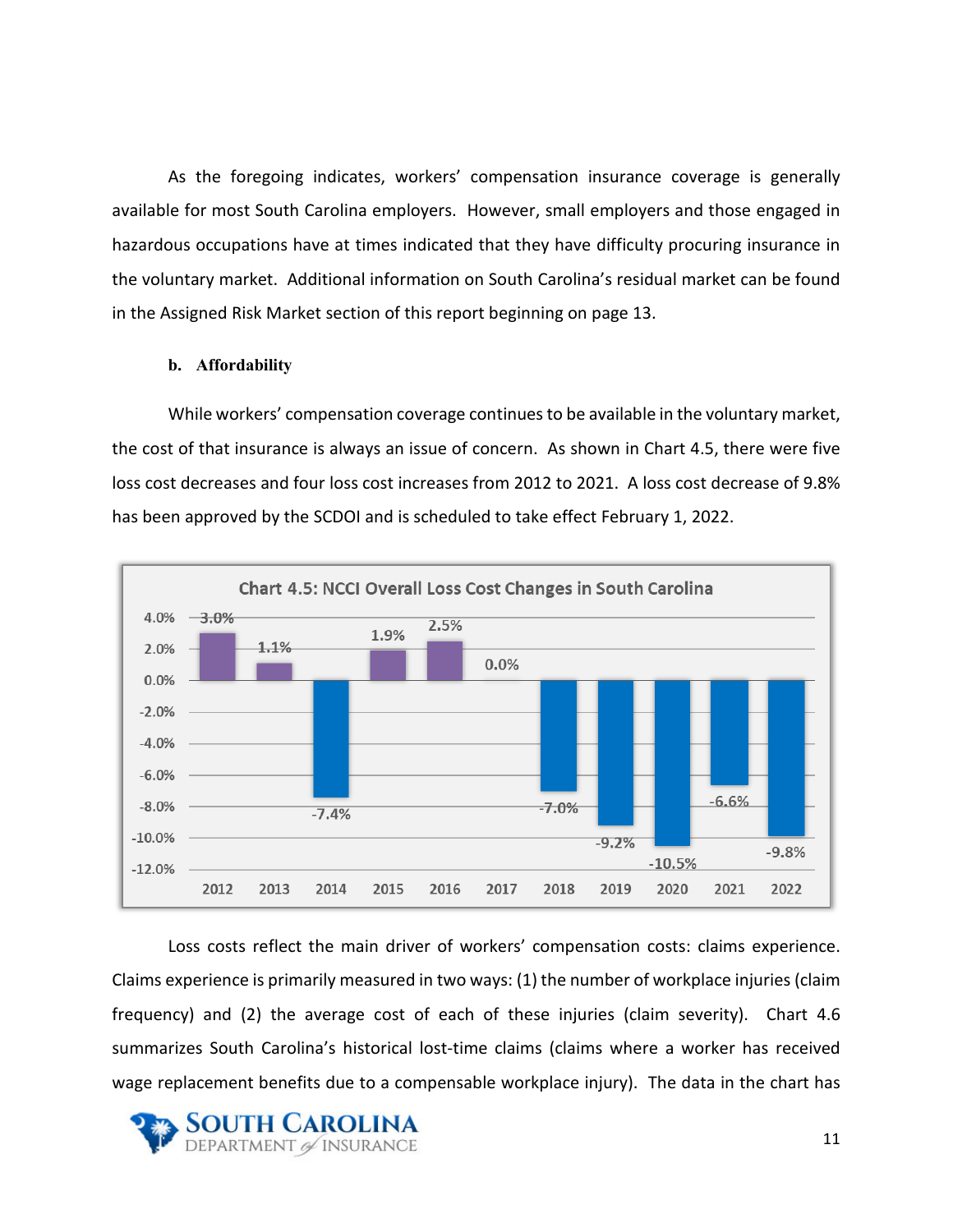been updated to reflect past premiums at today's loss cost and wage levels. This graph illustrates that South Carolina's claim frequency has been decreasing since peaking in 2011.



Chart 4.7 indicates that indemnity severity and medical severity decreased in 2019 (the

latest data year available).



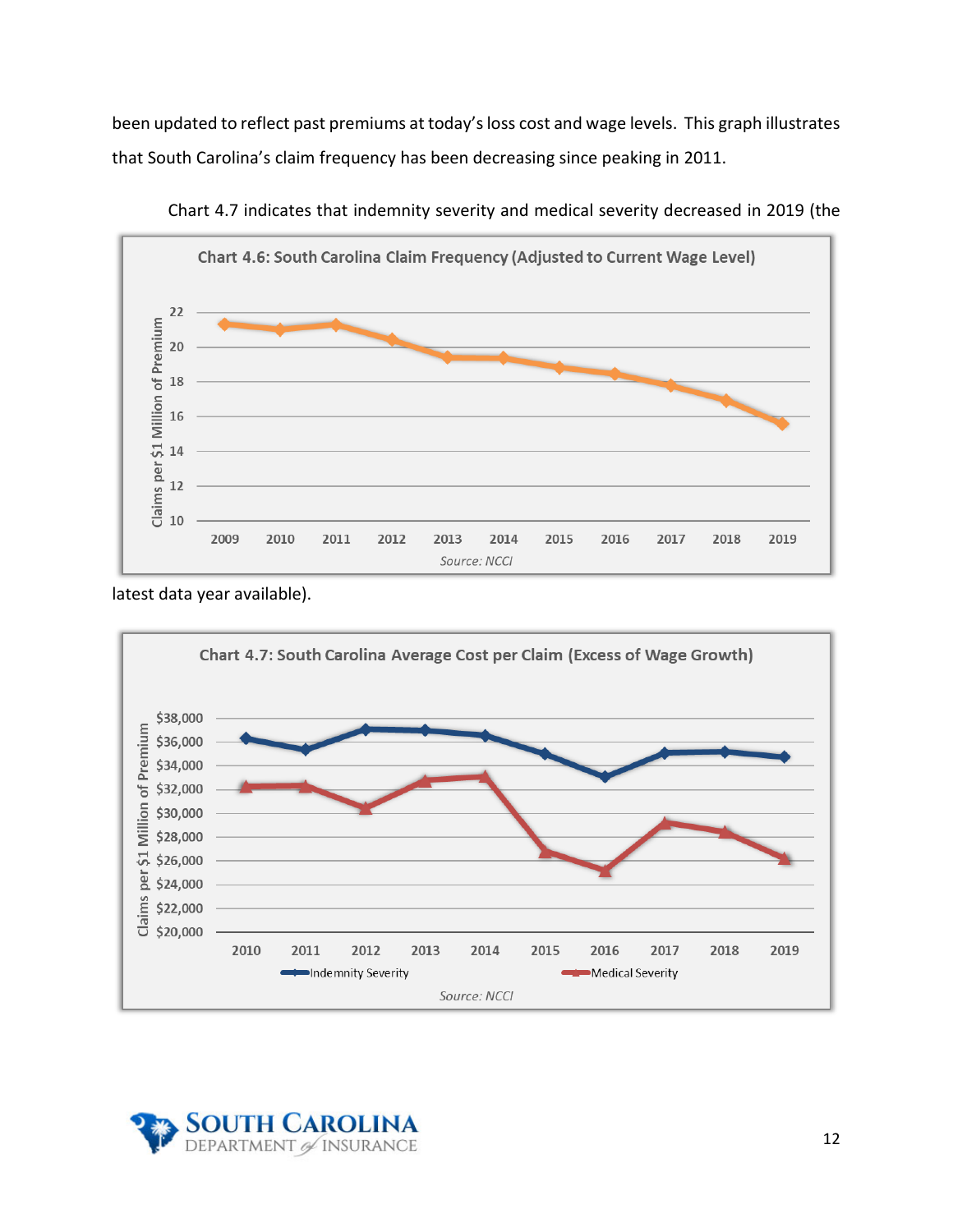#### **2. South Carolina's Assigned Risk Market**

#### **a. Availability**

Residual markets (sometimes called "involuntary markets") are created by states to assure the availability of insurance coverage. The South Carolina Workers' Compensation Insurance Plan (Insurance Plan) is our state's residual market mechanism for workers' compensation insurance coverage. The Insurance Plan is administered by NCCI and is available to employers who are unable to procure workers' compensation insurance coverage in the voluntary market. A small number of experienced and reputable carriers is charged with writing the risks for businesses in the residual market.<sup>[3](#page-12-0)</sup> The Insurance Plan exists not only for high-risk employers but also for those who cannot obtain workers' compensation insurance in the voluntary market because (1) no South Carolina insurer insures the employer's type of business; (2) the employer has a poor claims history; or (3) the employer has a small number of employees.

The number of policies written in the residual market is a prime indicator of the health of the voluntary market. Generally, having a large number of policies in the residual market is a signal that the voluntary market is either unhealthy or lacks capacity. As noted in Charts 4.8 and 4.9, the Insurance Plan experienced a decrease in its policy count (-4.8%) and an increase in the total premium written (1.9%) in 2020.<sup>[4](#page-12-1)</sup> Additional indicators such as the residual market share, trends, etc., should also be considered when assessing the viability of South Carolina's workers' compensation market and are discussed in the following pages.

<span id="page-12-1"></span><sup>&</sup>lt;sup>4</sup> The SCDOI's understanding is that the Assigned Risk Plan premium values conveyed throughout this report are final premium values that the NCCI has collected and verified to be consistent with insurers' annual financial reports. These final written premiums may differ from the initial estimated written premium values which were included in prior reports.



<span id="page-12-0"></span><sup>&</sup>lt;sup>3</sup> Participating insurers are selected via a competitive bid process to write assigned risk coverage and must accept all applications of eligible employers.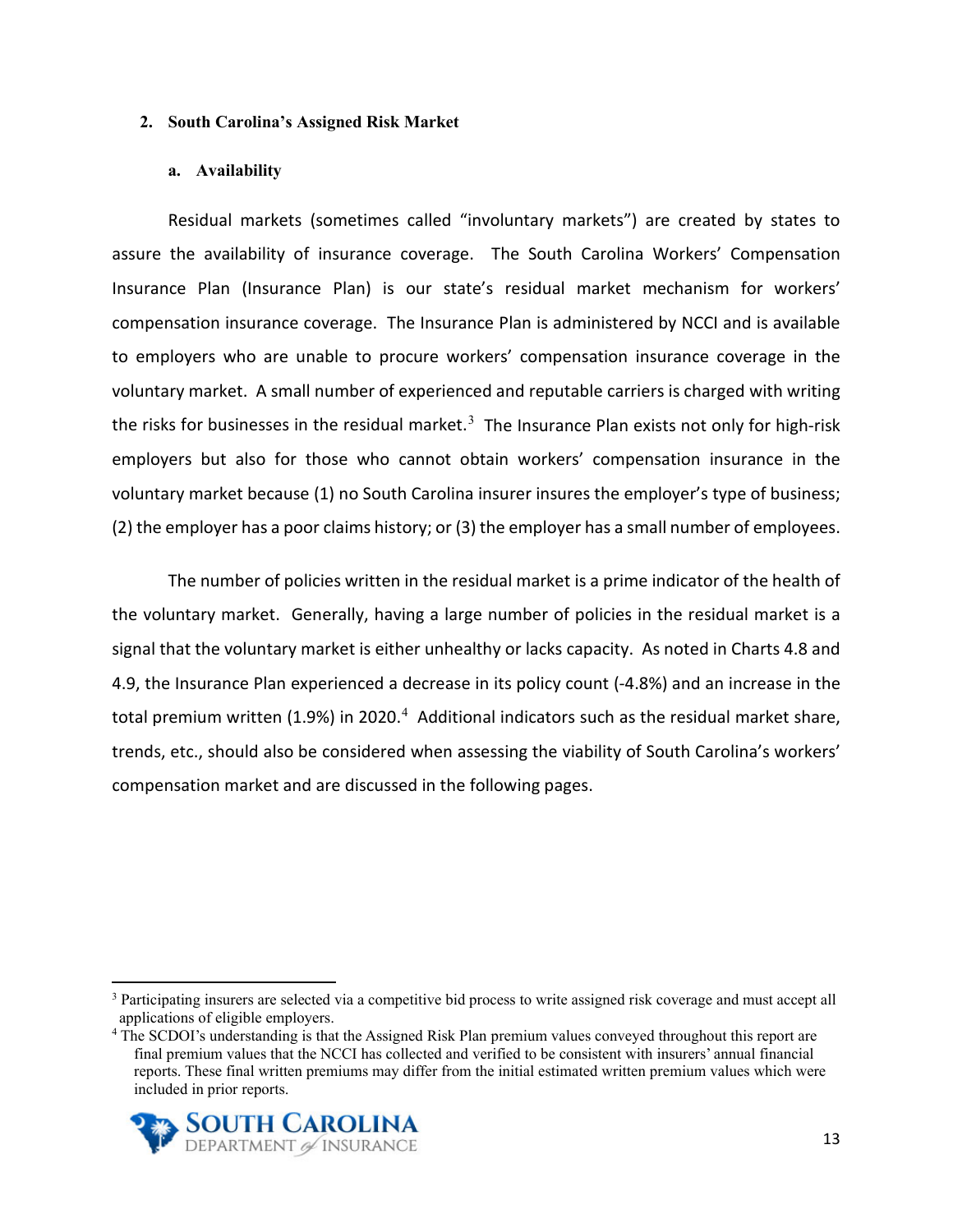

South Carolina's Insurance Plan accounted for 4.3% of 2020's total direct premium writings in the state, up slightly from 4.1% in 2019. Chart 4.10 shows that the average policy premium steadily decreased from 2013 to 2017 before oscillating up and down from 2018 to 2020. This is consistent with the fluctuations in the number of lower dollar premium policies



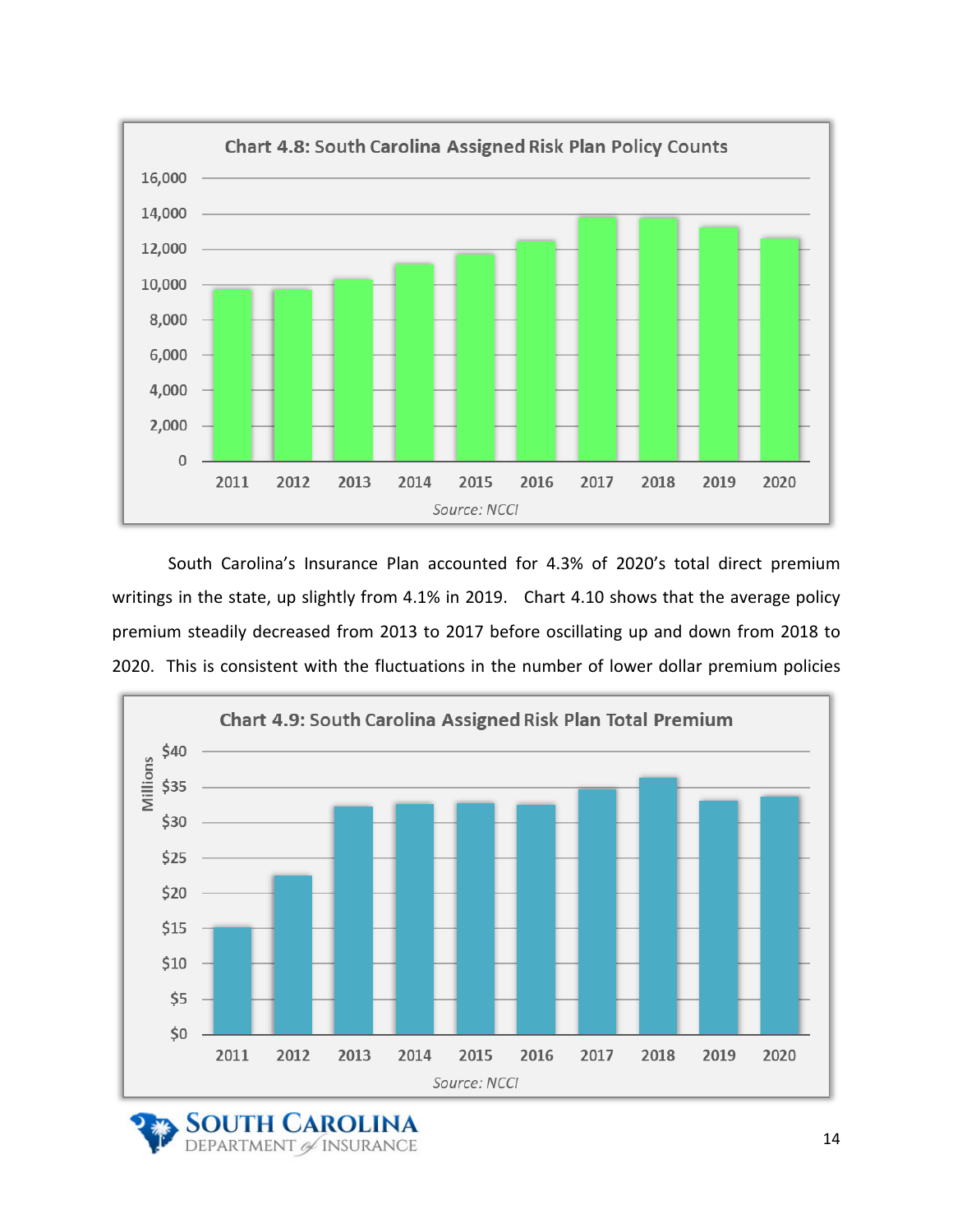written in the Assigned Risk Plan during that period. It is common for both smaller and newer businesses to be placed into the residual market. In a growing economy, we would expect that the number of smaller and new businesses has risen, contributing to the higher number of lower dollar premium policies.



#### **b. Affordability**

Residual markets are intended to be the markets of last resort. They are not designed to compete with the voluntary market. Accordingly, the rates charged for policies in this market are typically higher than those available in the voluntary market. However, 84.4% of South Carolina's residual market policies have annual premiums less than \$2,500. In comparison, 77.0% of residual market policies countrywide had premiums less than \$2,500. This means that South Carolina is writing more small premium residual risks than the countrywide average. $5$ 

As with the voluntary market, the rates charged for policies in the Insurance Plan must comply with the statutory requirement that rates not be inadequate, excessive, or unfairly

<span id="page-14-0"></span><sup>5</sup> 2020 *Residual Market Management Summary*, National Council on Compensation Insurance, 2021.

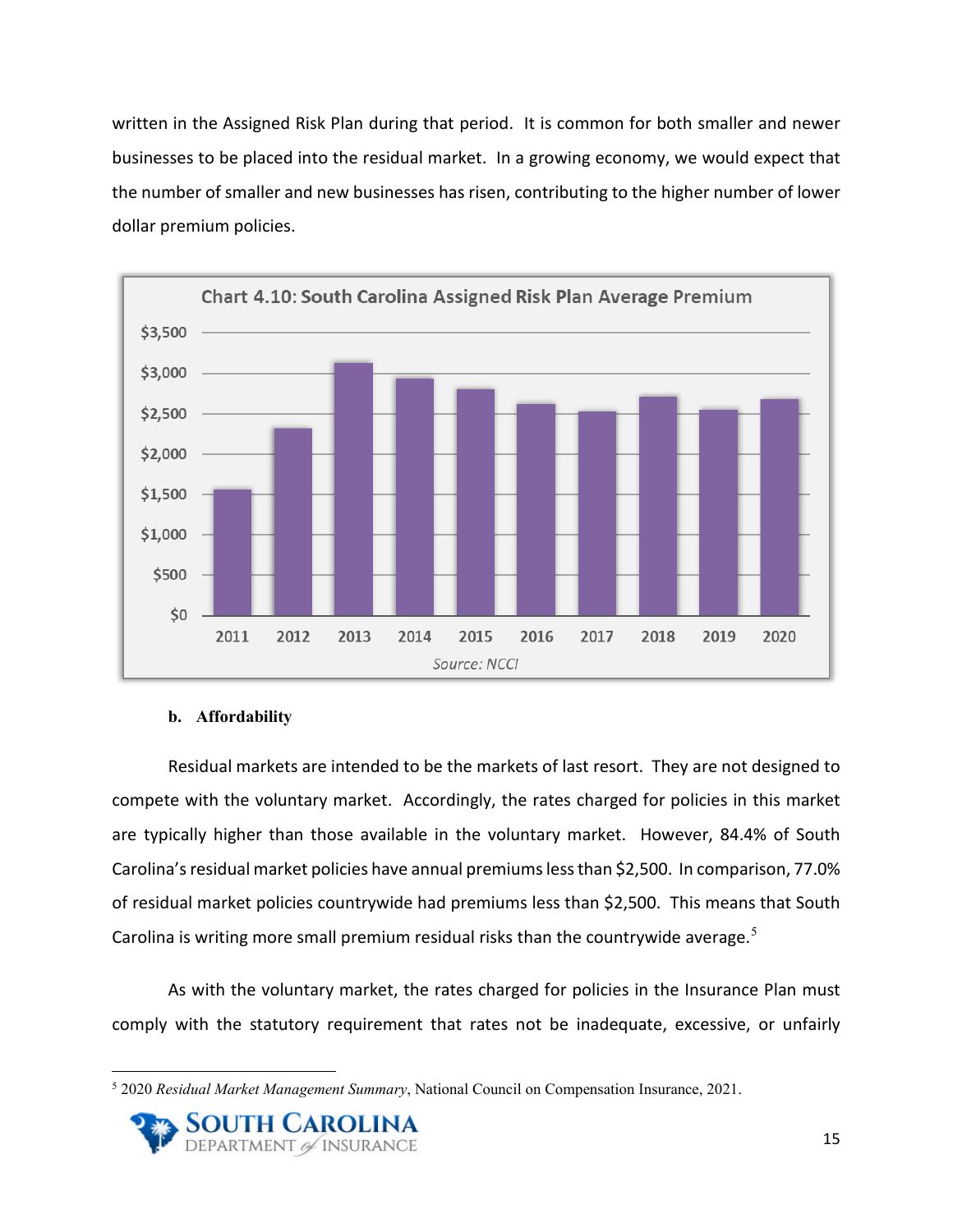discriminatory. In fact, South Carolina law requires the Insurance Plan to operate on a selffunded basis. Accordingly, rates may be adjusted in the Insurance Plan as necessary to ensure that it continues to operate on a self-sustaining basis.<sup>[6](#page-15-0)</sup> For the past several years, the SCDOI has studied and then directed rate changes for the residual market that are intended to achieve the self-sufficiency goal.

<span id="page-15-0"></span><sup>6</sup> S.C. Code Ann. § 38-73-540(C) (2015)

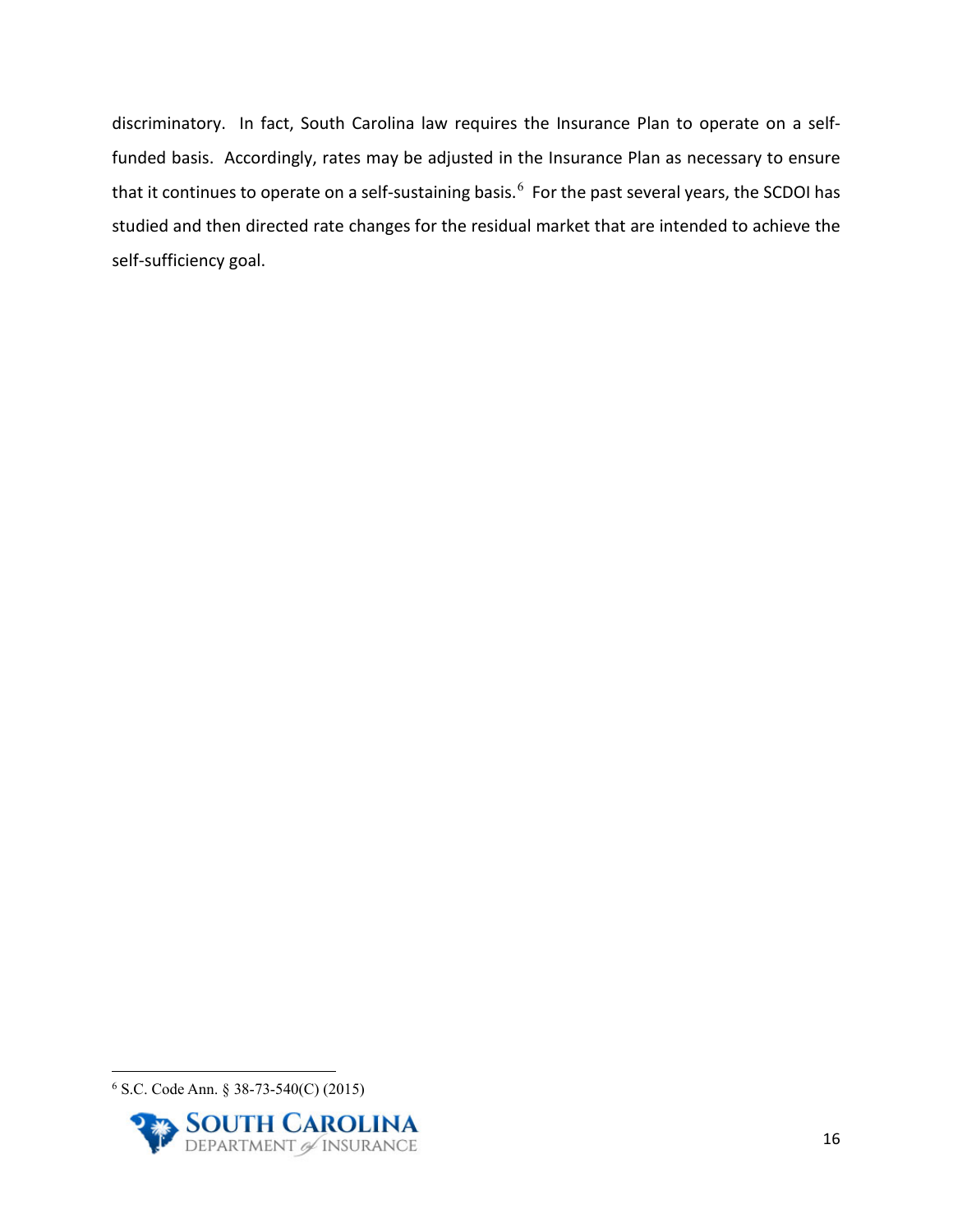## <span id="page-16-0"></span>**V. Ratemaking Process**

Workers' compensation insurance rates are regulated by the SCDOI $<sup>7</sup>$  $<sup>7</sup>$  $<sup>7</sup>$  and consist of two</sup> basic components: (1) losses, referred to as "loss costs," and (2) expenses, reflected in the "loss cost multiplier." These terms are more specifically defined as follows:

- 1. **Loss costs** are the amounts needed to pay medical, indemnity, and disability claims as well as loss adjustment expenses, which are those expenses directly associated with handling claims, including attorneys' fees of both the claimant and the employer.
- 2. **Loss cost multipliers** reflect the insurer's other costs of doing business, such as salaries, commissions, rent, utilities, and assessments, including payments to the guaranty fund and the residual market. The insurer's profit load is also included in the loss cost multiplier (LCM).

For workers' compensation insurance, the premium is a function of loss costs, the LCM, and the insured employer's payroll. Loss costs vary by class code and are expressed as an amount per \$100 of payroll. The loss costs reflect the potential for loss associated with a group of employers engaged in the same type of business or industry. These loss costs are multiplied by the LCM and then by the employer's payroll—divided by 100—to determine the manual premium.

The manual premium is then multiplied by the employer's experience modification factor to determine the standard premium. The experience modification factor is developed by NCCI and compares an employer's actual loss experience by class code to the average experience for all employers for that same class code. Insurers other than workers' compensation carriers generally use their own historical loss experience, expenses, and profit factors to calculate their rates, which are filed with the SCDOI for approval.

<span id="page-16-1"></span><sup>7</sup> *See* Chapter 73, Title 38 (2015) of the S.C. Code of Laws

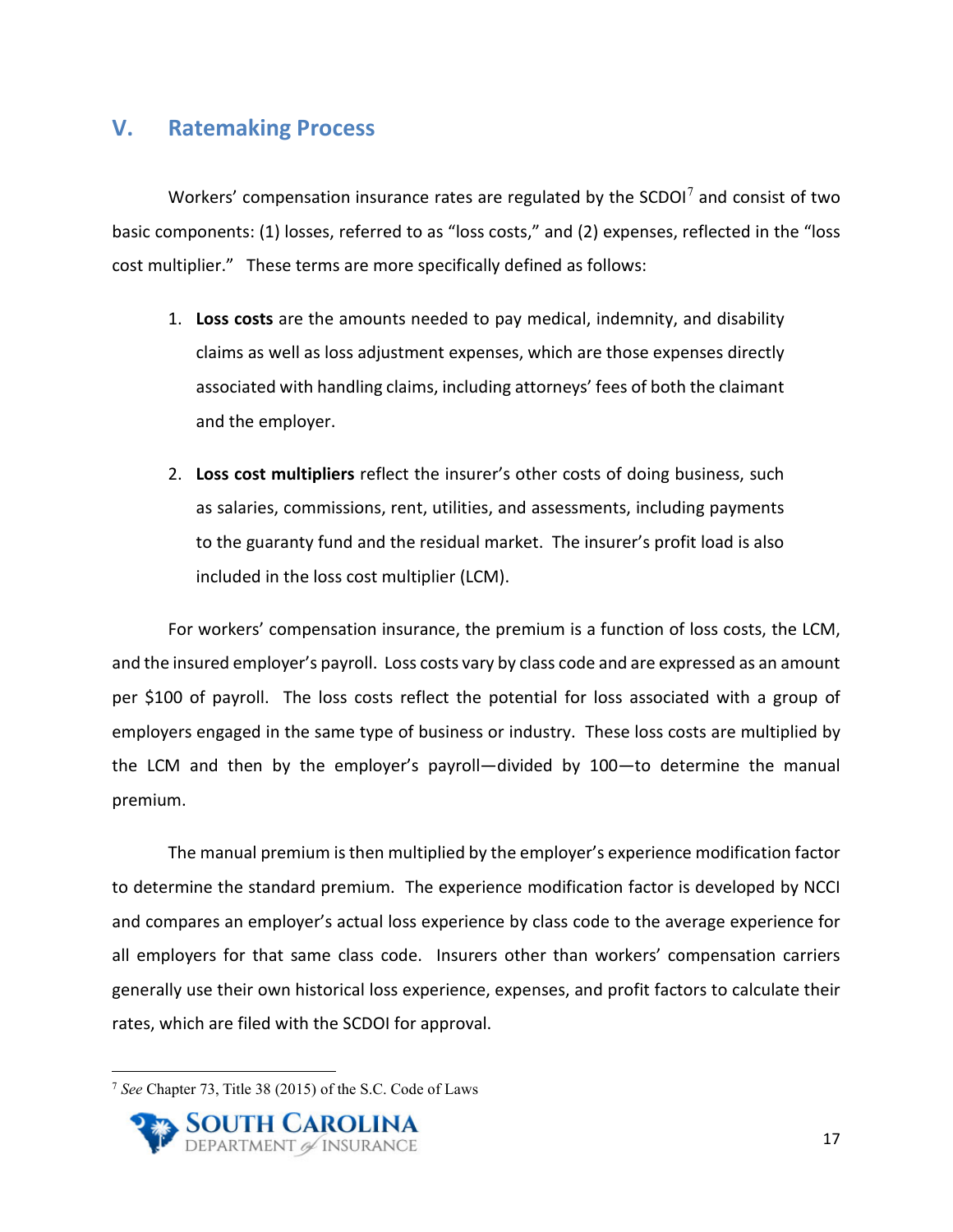The ratemaking process for insurers writing workers' compensation insurance is unique. Workers' compensation insurers do not rely solely on their own loss experience to set their rates. Rather, a third-party rating organization (such as NCCI) collects, compiles, and analyzes loss data from hundreds of insurance companies and for hundreds of job classifications.

The third-party rating organization then files loss costs on behalf of its member insurers with the SCDOI. The filed loss costs are thereafter adopted by each individual voluntary market insurer for developing their own rates. Individual insurers file their own rates reflecting the adopted loss costs of the rating organization and applying their own LCMs. Self-insured funds and employers do not use rating organizations, so their rates are often developed with the help of independent actuaries.

#### **A. Loss Costs**

#### **1. Role of Rating Organizations in the Ratemaking Process**

In South Carolina, workers' compensation insurers are required by statute to be members of a non-partisan rating bureau or rating organization. $^8$  $^8$  Each rating organization must be licensed by the SCDOI. $^9$  $^9$  NCCI has been licensed as a rating organization in South Carolina since 1947. It is a nonprofit organization which compiles and reports workers' compensation data, statistics, and research. NCCI collects statistical and financial information concerning workers' compensation exposure and claims from insurers in nearly 40 jurisdictions, including South Carolina.

As South Carolina's licensed rating organization, NCCI files loss costs on behalf of its member insurers. The SCDOI reviews these filings to ascertain that the loss costs are not excessive, inadequate, or unfairly discriminatory.<sup>[10](#page-17-2)</sup> If the SCDOI disapproves a loss cost filing, NCCI or the South Carolina Consumer Advocate each have the right to request a hearing before

<span id="page-17-2"></span><sup>10</sup> S.C. Code Ann. § 38-73-430 (2015)



<span id="page-17-0"></span><sup>8</sup> S.C. Code Ann. § 38-73-510 (2015)

<span id="page-17-1"></span><sup>9</sup> S.C. Code Ann. § 38-73-1230 (2015)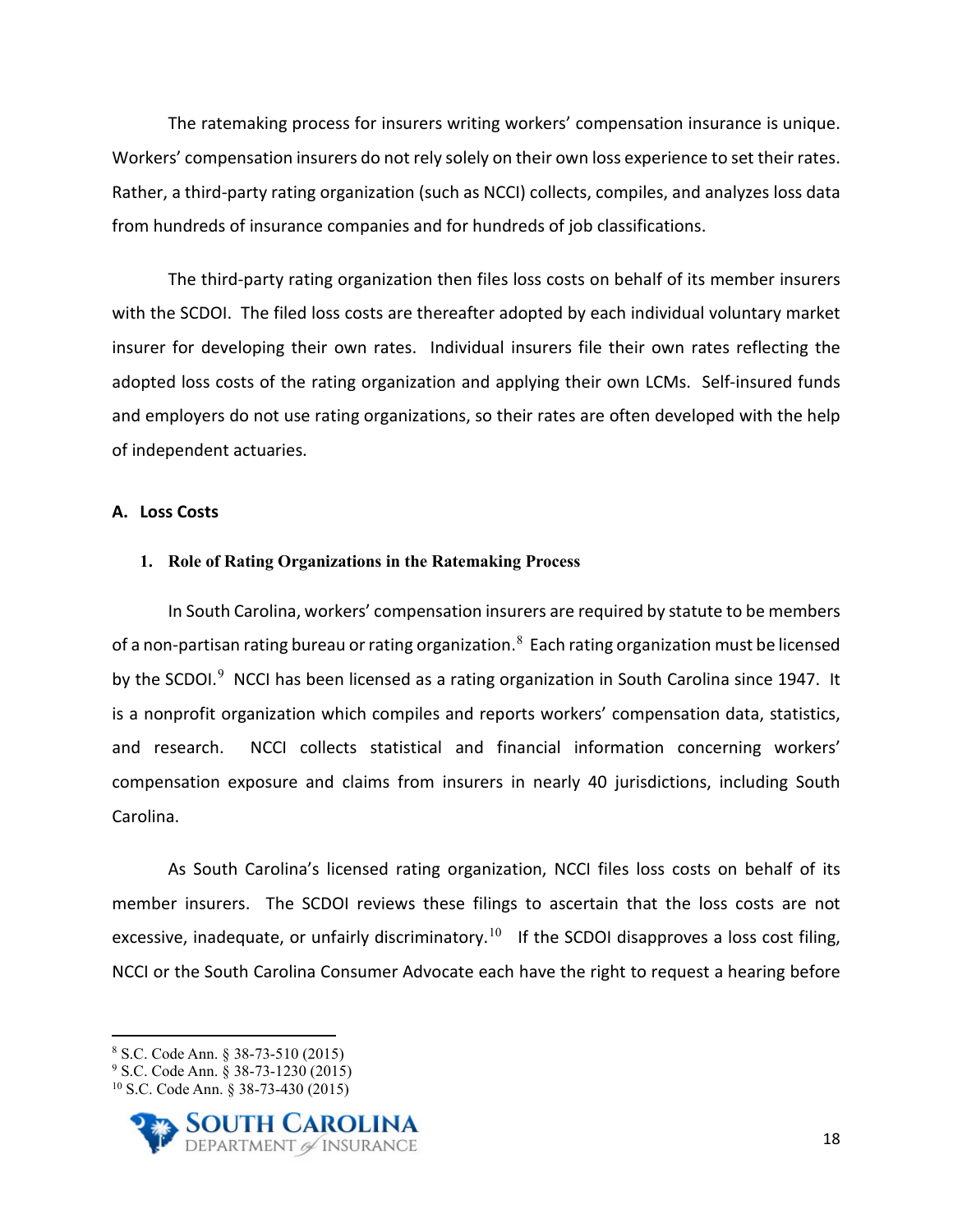the South Carolina Administrative Law Court. If the SCDOI approves the filing, the Consumer Advocate may on its own initiative request a hearing before the Administrative Law Court.

NCCI generally updates loss experience annually and makes filings based on the updated experience. However, due to the lengthy nature of the review and approval process for increases, which in some past cases has involved extensive litigation in the Administrative Law Court, the approved loss costs can change less frequently than annually. This has an impact on the ratemaking process.

As stated previously, South Carolina law requires each insurer writing workers' compensation coverage in South Carolina to adopt the most recently approved loss costs and apply its LCM or file for a change in its LCM by changing its "loss cost modification factor" or any other expense component.

#### **2. The SCDOI's Role in the Regulation of Rating Organizations**

When NCCI makes a loss cost filing, the SCDOI reviews that filing to determine whether it is actuarially supported and to ensure that the rates are not excessive, inadequate or unfairly discriminatory. Due to the complexity of workers' compensation insurance, the SCDOI's property and casualty actuary performs a comprehensive review and analysis of the filing and supporting data as well as industry statistics provided by NCCI. In determining whether to approve or disapprove a workers' compensation loss cost filing, the SCDOI considers applicable statutory standards and factors specified in Sections 38-73-10 and 38-73-430.

#### **B. Voluntary Loss Cost Multiplier**

#### **1. Individual Components of the Lost Cost Multiplier**

The other component of workers' compensation rates is the loss cost multiplier (LCM). Individual insurance companies develop their own LCM. The LCM consists of several components that represent expenses to the insurance company over and above the loss costs, including:

• Commission and other acquisition expenses;

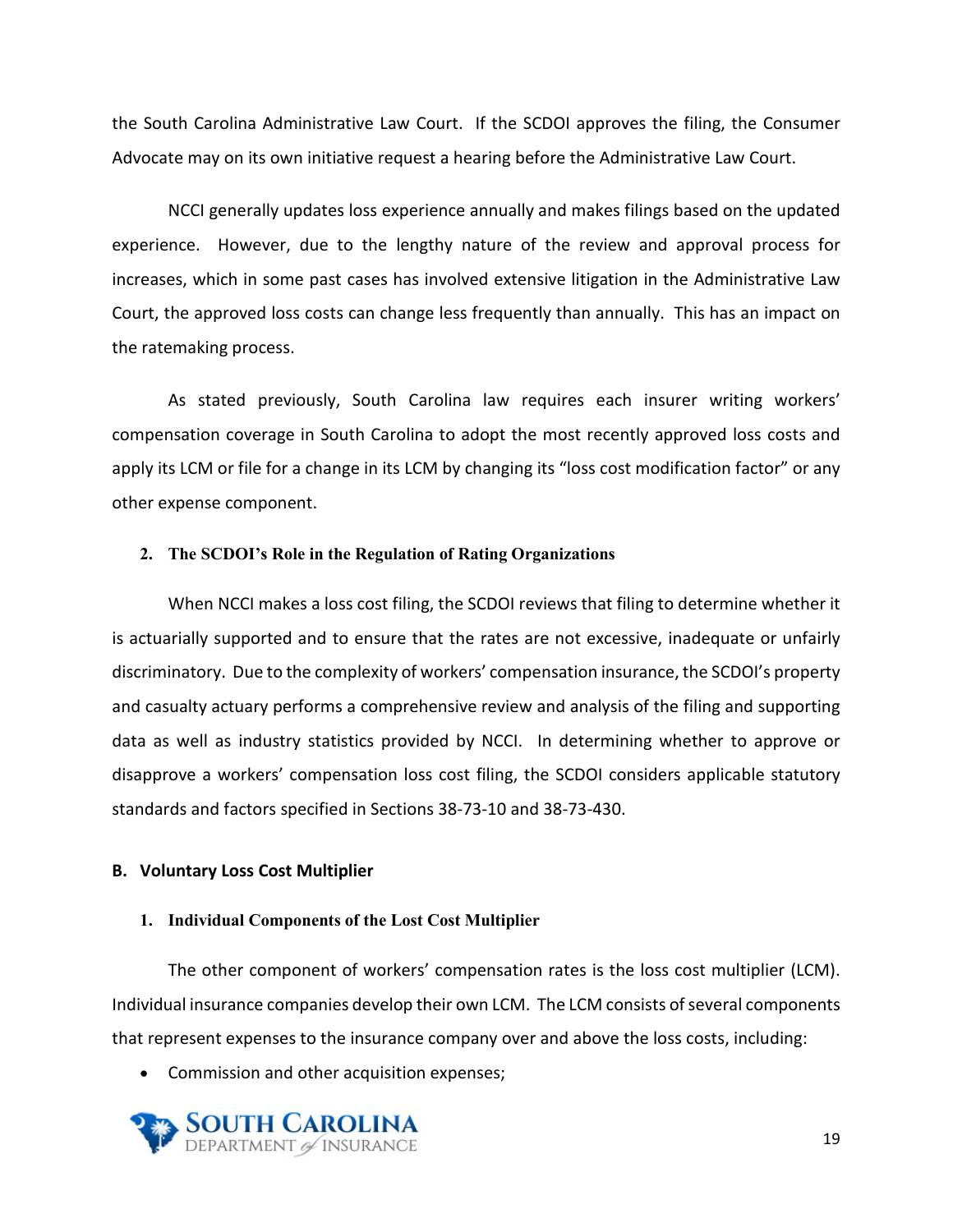- General expenses;
- Taxes, licenses and fees;
- Profit:
- Guaranty fund assessment; $^{11}$  $^{11}$  $^{11}$
- Residual market load (RML); and
- Loss cost modification factor.

The weight of these characteristics may vary from year to year depending on the insurer's book of business as reported on the insurer's Insurance Expense Exhibit (IEE). Discussed below are some of the components that impact an insurer's LCM.

The residual market load represents expenses incurred as a result of each voluntary insurer's mandatory participation in South Carolina's Insurance Plan. By statute, the rates of the Insurance Plan must be self-sustaining; premiums charged must cover all losses and expenses. To the extent that assigned risk rates are inadequate, the deficit is reinsured or made up by assessments on all voluntary market workers' compensation insurers in the state. An insurer's assessment–its portion of the deficit–is the residual market load, which is thereafter included in its loss cost multiplier and passed on to the employers insured in the voluntary market.

The loss cost modification factor component is developed by the insurer to adjust the loss costs if an individual insurer's experience indicates loss costs that are higher or lower than NCCI's approved loss costs. An insurer may have more specific and accurate underwriting, loss control, claims management, etc. that is not reflected in NCCI's composite data, and the SCDOI is compelled to consider this information to ensure the adequacy of workers' compensation insurance rates for that particular insurer.

#### **2. The SCDOI's Role in the Regulation of Lost Cost Multipliers**

In 2016, the South Carolina General Assembly amended Section 38-73-525 with a June 3, 2016 effective date. The revised law requires insurers to file LCMs with the SCDOI at least 60

<span id="page-19-0"></span> $<sup>11</sup>$  The guaranty fund assessment is an amount that insurance companies pay to cover the losses of insolvent workers'</sup> compensation insurers.

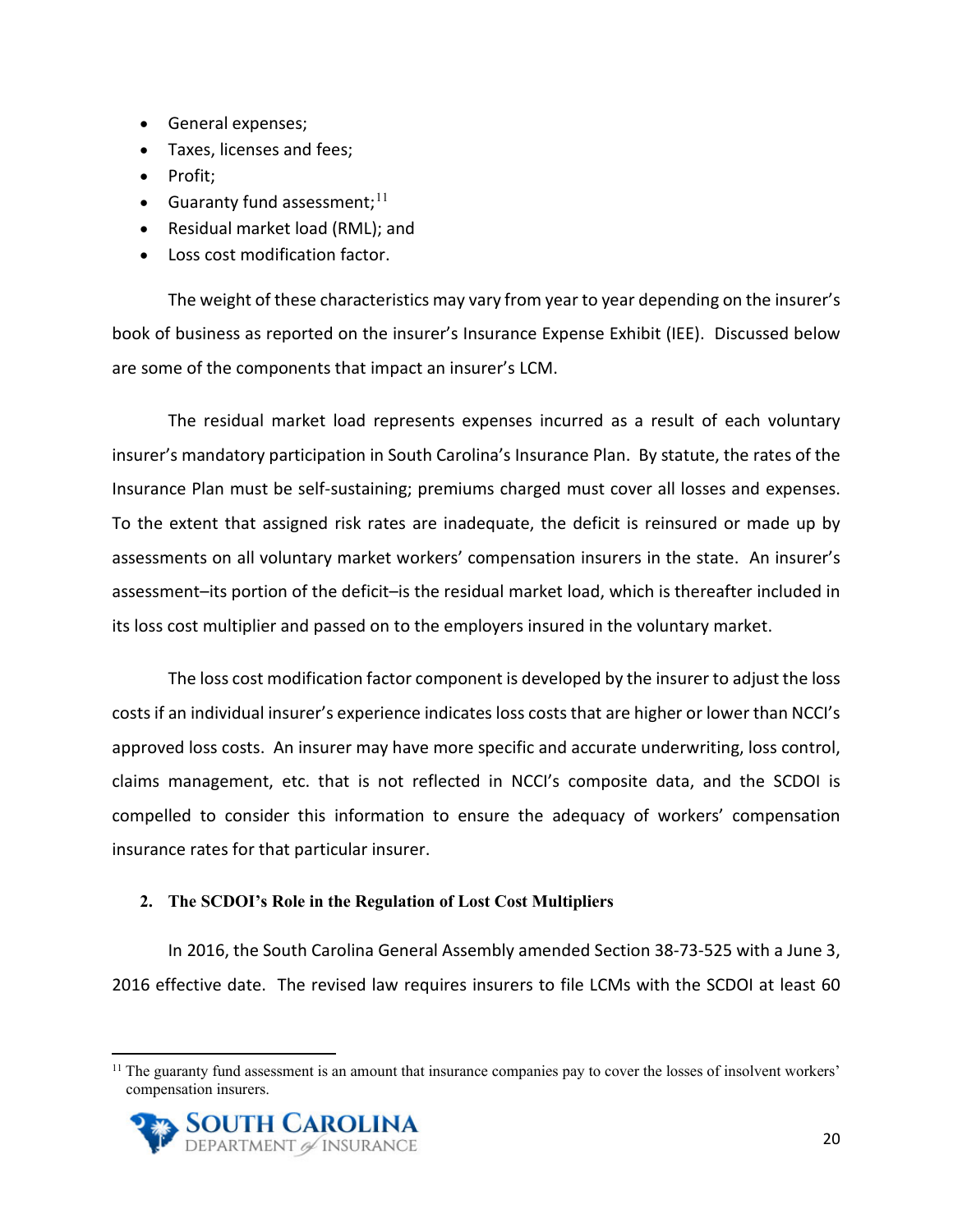days in advance of using new rates. This law also requires that a credentialed actuary employed or retained by the SCDOI review all workers' compensation LCM filings. Since 2008, the SCDOI has reviewed all LCM filings for each individual carrier that wishes to write workers' compensation in the state. In determining whether to approve or disapprove a workers' compensation LCM filing, the SCDOI considers applicable statutory standards and factors specified in Sections 38-73-10 and 38-73-430.

Pursuant to these provisions, the SCDOI is also required to consider factors such as the past loss experience, the conflagration of catastrophe hazards, reasonable margin for underwriting profits and contingencies, dividends, savings, investment income, and all other relevant factors.

Because of the 2016 changes to the regulatory process brought about by Act No. 213, the SCDOI issued Bulletin 2016-02 which advised the industry of the changes and formally withdrew previous Bulletins 2007-13, 2007-13B, and 2009-18. In this bulletin, the SCDOI provided guidance on the procedural requirements related to workers' compensation LCM filings. Accurate and thorough data that clearly supports each individual element of the LCM must be included in each LCM filing in order for it to be approved by the SCDOI's actuary.

As a standard procedure, the SCDOI's staff works to identify trends and issues that commonly slow the filing review process and then find ways to mitigate them. For example, the SCDOI produces filing exhibits to serve as an additional tool to enhance speed to market. By providing active information and confronting problems before they develop, the SCDOI has been able to maintain an effective regulatory process for LCMs.

#### **C. Assigned Risk Loss Cost Multiplier**

NCCI administers South Carolina's Insurance Plan and submits data to the SCDOI supporting the assigned risk LCM. The SCDOI then sets the assigned risk rates and establishes a differential from the voluntary market to help maintain its stability. Any change in the assigned risk rate should be proportionate to the corresponding change in the voluntary market.

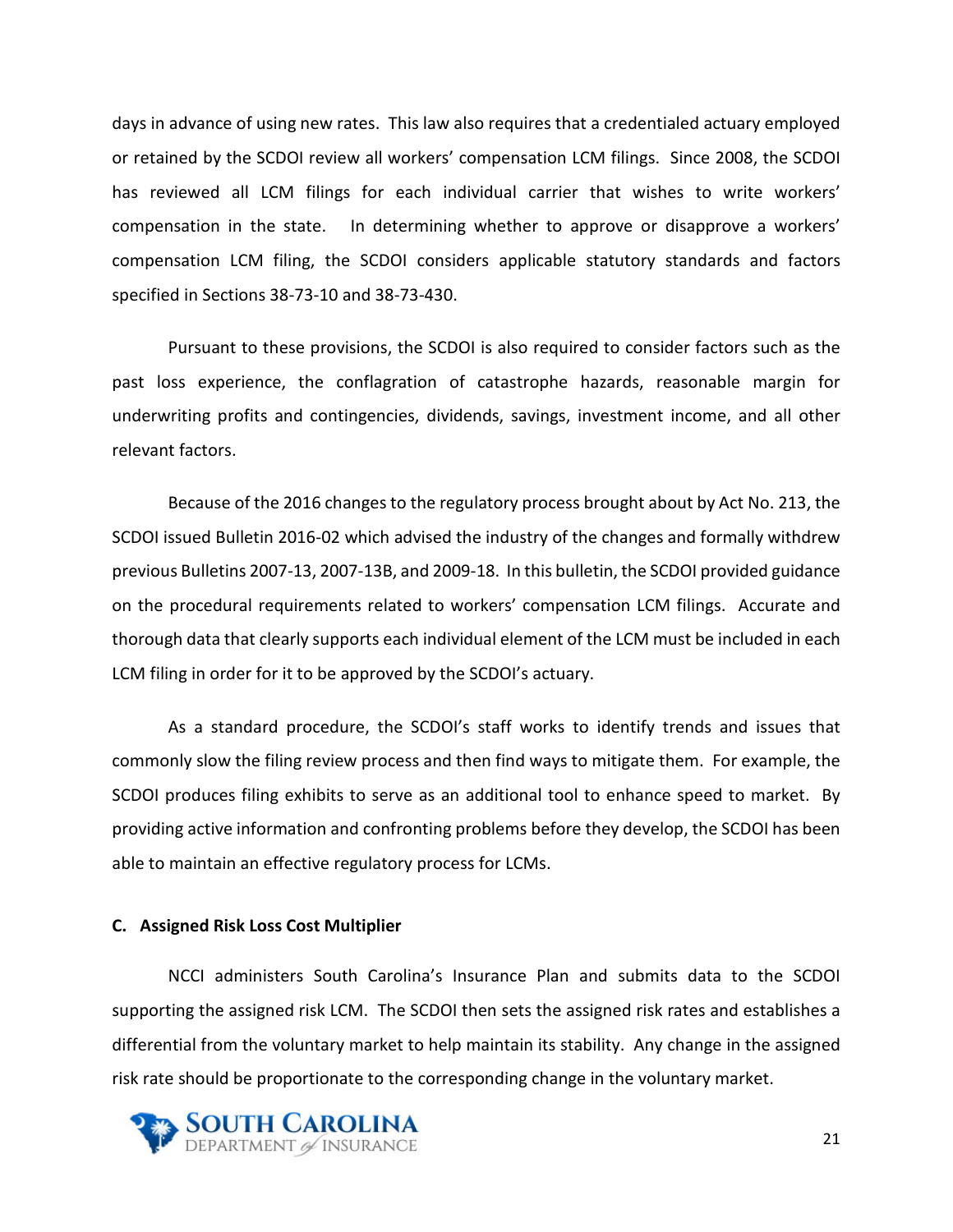As with the voluntary market, the rates charged for policies in the residual market must comply with the statutory requirement that rates not be inadequate, excessive, or unfairly discriminatory. S.C. Code Ann. § 38-73-540(C) also requires that the residual market rates be self-sustaining (i.e., premiums charged must cover all losses and expenses). In the event of excessive losses in the residual market, NCCI will notify the SCDOI. After the SCDOI completes its review of the data, the Director issues a corrective order to amend the assigned risk LCM. By adjusting these rates as necessary, the SCDOI can ensure that the residual market will continue to operate on a self-sustaining basis.

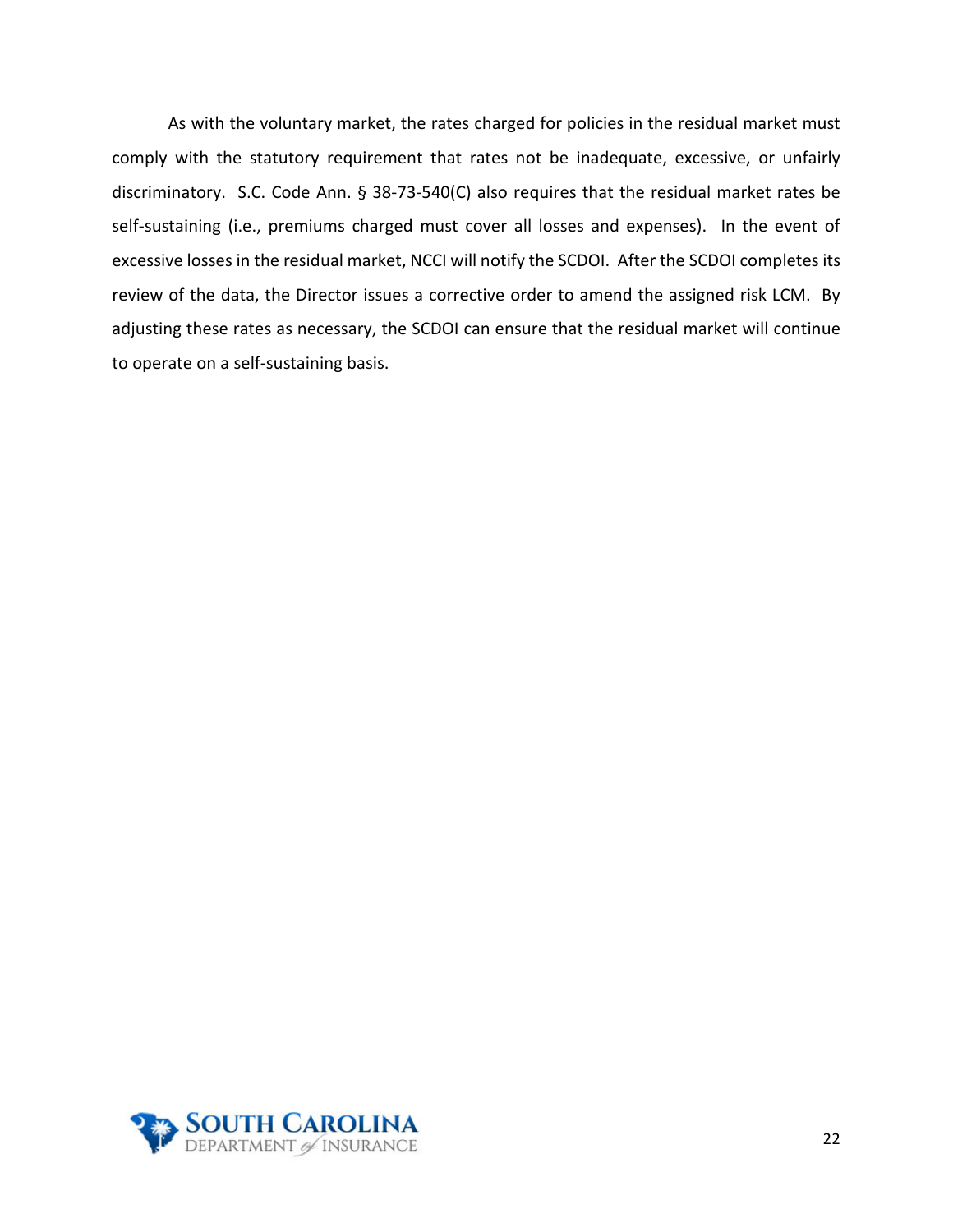## <span id="page-22-0"></span>**VI. Glossary**

What follows is a list of terms used in this market status report as well as their associated meanings.

**Class Code An individual job classification (e.g., roofer, barber, dental discussed** and an individual job classification (e.g., roofer, barber, dental assistant, office worker, truck driver, etc.). South Carolina currently has 581 individual class codes.

**Experience Modification Factor** A factor used in determining rates and developed by NCCI, which compares an individual employer's loss experience by class code to the average experience of all insurers. Also called the experience rating factor.

*Guaranty Fund Assessment* An amount that insurance companies pay to cover the losses of insolvent workers' compensation insurers. The assessment is based on each insurer's market share in South Carolina and is capped at two percent of premium per year. All companies are assessed the same percentage by the guaranty fund, and companies are permitted, but not required, to pass this assessment on to policyholders. Selfinsured funds and self-insured employers do not have guaranty fund protection in the event they are unable to pay claims and, accordingly, do not pay guaranty fund assessments.

**Indemnity Benefits** Monetary compensation due to loss or damage. Workers' compensation indemnity benefits compensate an employee for lost wages due to an on-the-job injury, accident or event that prevents him/her from returning to

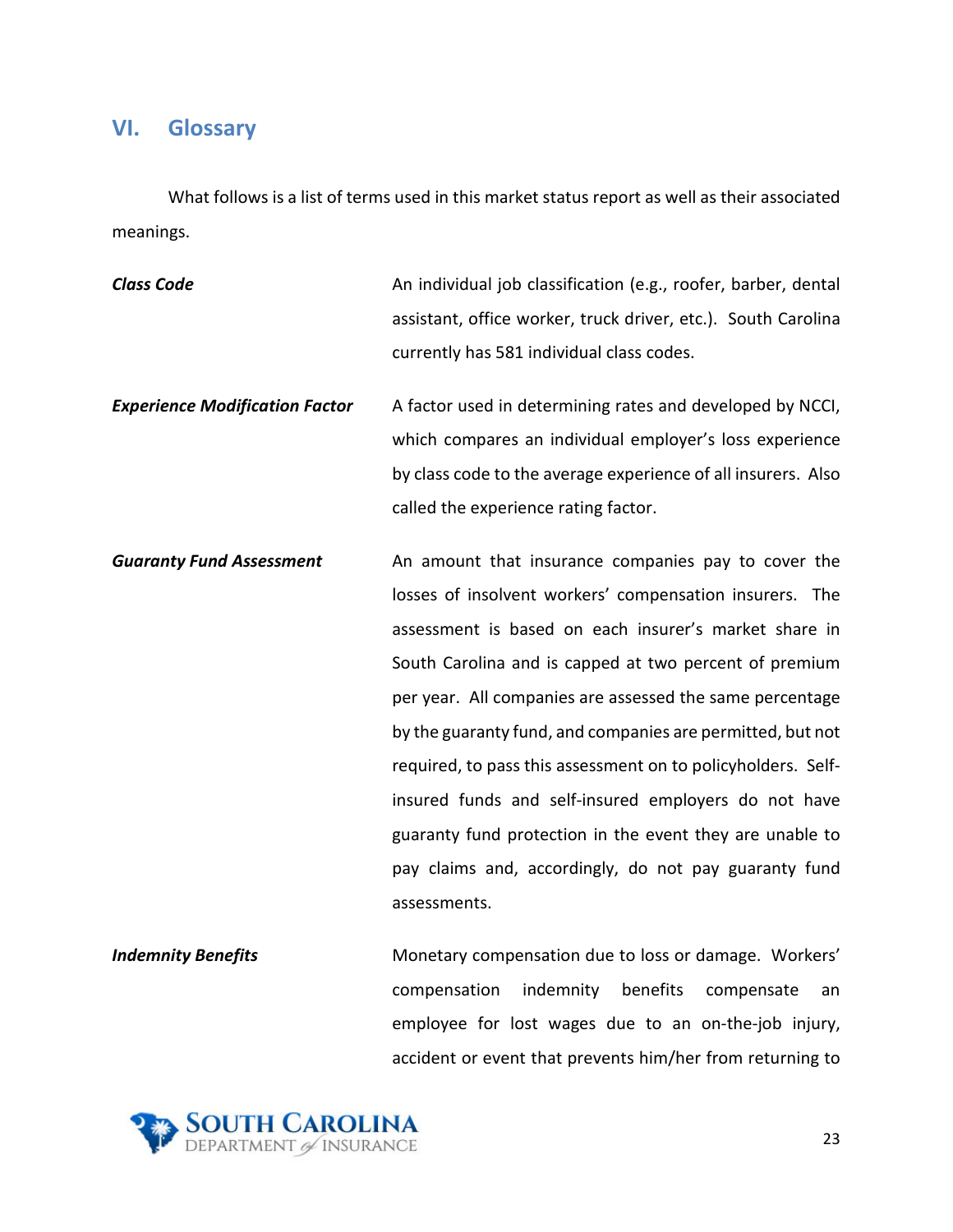work (lost time, wage replacement costs).

- *I-Site* **Internet-State Interface Technology Enhancement an** online interface designed by the NAIC for state insurance departments to obtain comprehensive financial, market conduct, producer licensing, and securities information.
- **Loss Costs** Costs The losses, per \$100 of payroll, an insurer expects to incur for medical, lost wage, and disability payments. Loss costs are developed by NCCI on behalf of all workers' compensation insurers.
- **Loss Cost Modification Factor** A factor developed by insurers and used in developing the loss cost multiplier, which accounts for the deviation of an insurer's loss costs, based on the insurer's individual loss experience, from the approved loss costs to which the insurer will apply its loss cost multiplier. Also called the loss cost modifier.
- **Loss Cost Multiplier (LCM)** A factor developed by workers' compensation insurers that accounts for underwriting expenses, such as commissions and brokerage expenses, other acquisition expenses, general expenses, second injury and guaranty fund assessments, taxes, licenses, and fees, and profit and contingencies. The loss cost multiplier includes any loss cost modification factor developed by the insurer.
- **Loss Frequency** The number of claims occurring over a specific period of time.

**Loss Severity The average amount of loss per claim, in dollars.** And **Constanting the average amount of loss per claim, in dollars.** 

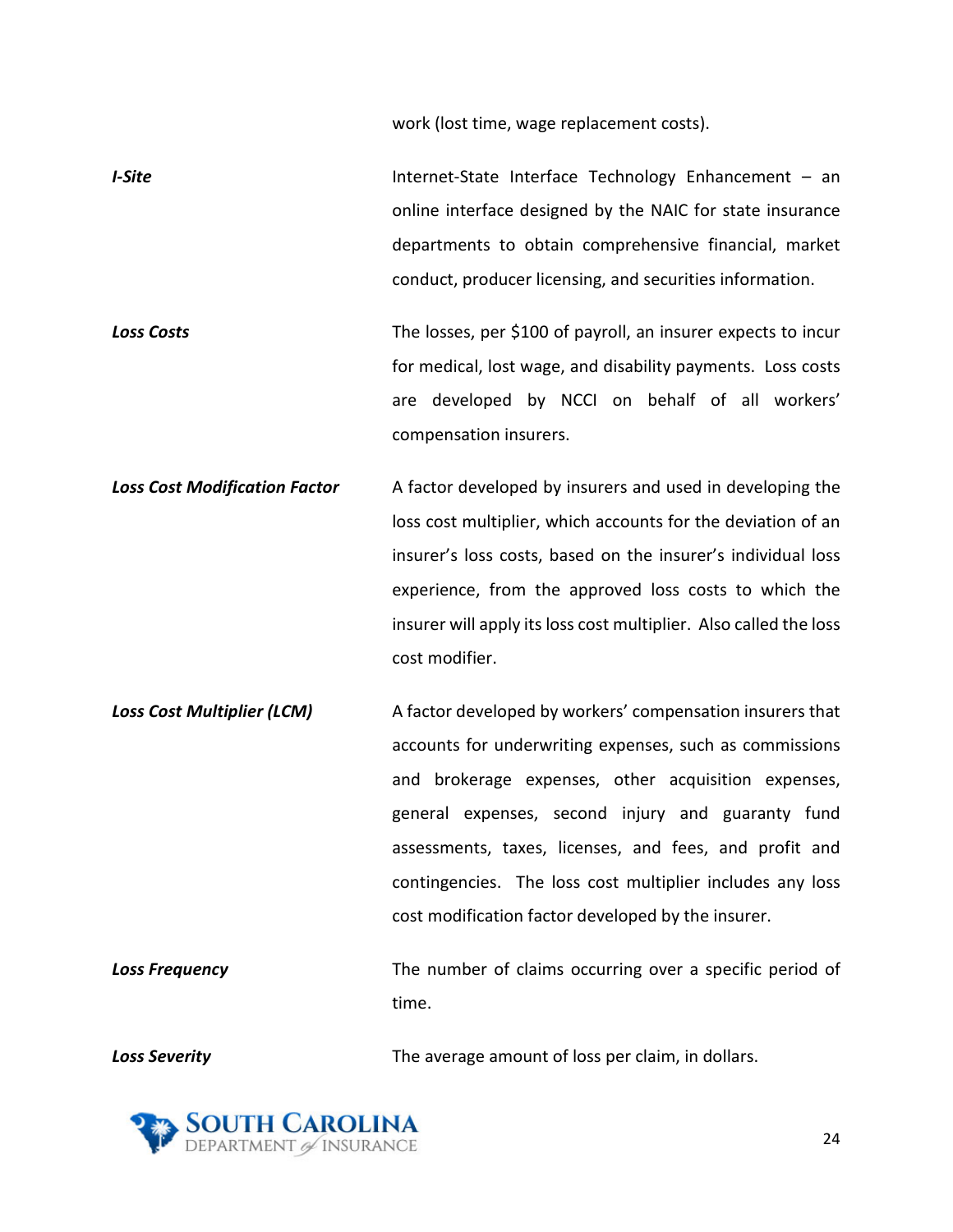| <b>Medical Benefits</b>     | All<br>and reasonable medical treatment,<br>necessary          |
|-----------------------------|----------------------------------------------------------------|
|                             | prescriptions, and hospitalization services related to a       |
|                             | work-related injury paid by an insurance carrier or directly   |
|                             | by the employer if self-insured.                               |
| <b>NAIC</b>                 | National Association of Insurance Commissioners - The U.S.     |
|                             | standard-setting and regulatory support organization           |
|                             | created and governed by the chief insurance regulators         |
|                             | from the 50 states, the District of Columbia, and the five     |
|                             | other U.S. territories.                                        |
| <b>NCCI</b>                 | National Council on Compensation Insurance - The nation's      |
|                             | most experienced provider of workers' compensation             |
|                             | information, tools, and services. It gathers data, analyzes    |
|                             | industry trends, and prepares objective insurance rate and     |
|                             | loss cost recommendations. NCCI is licensed by the SCDOI       |
|                             | as a rating organization.                                      |
| <b>Premium</b>              | The amount paid by an employer to an insurer for workers'      |
|                             | compensation insurance. [Premium = Loss Costs x Loss Cost      |
|                             | Multiplier x (Payroll/ 100)]                                   |
| Rate                        | The cost per unit of insurance. [Rate = Loss Costs x Loss Cost |
|                             | Multiplier]                                                    |
| Ratemaking                  | The process of calculating a premium so that it is not         |
|                             | excessive, inadequate, or unfairly discriminatory.             |
| <b>Residual Market Load</b> | A factor used in developing the loss cost multiplier that      |
|                             | expenses<br>associated<br>with<br>required<br>accounts<br>for  |
|                             | participation in the residual market.                          |
|                             |                                                                |